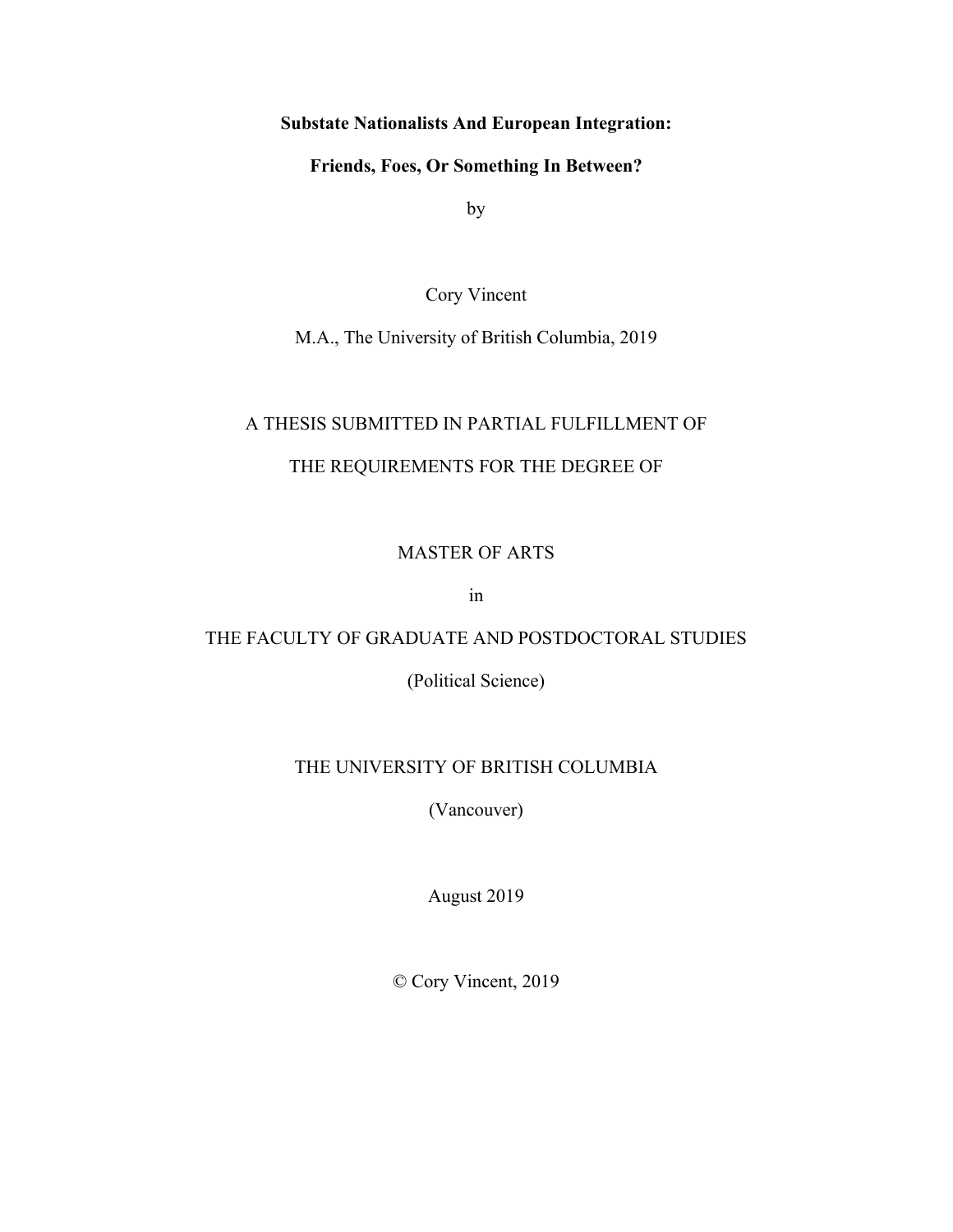The following individuals certify that they have read, and recommend to the Faculty of Graduate and Postdoctoral Studies for acceptance, a thesis/dissertation entitled:

*Substate Nationalists and European Integration: Friends, Foes, or Something in Between?*

|                             | submitted by Cory Vincent    | in partial fulfillment of the requirements for |
|-----------------------------|------------------------------|------------------------------------------------|
|                             | the degree of Master of Arts |                                                |
| in                          | <b>Political Science</b>     |                                                |
| <b>Examining Committee:</b> |                              |                                                |
| Richard Johnston            |                              |                                                |
| Supervisor                  |                              |                                                |
| Andrew Owen                 |                              |                                                |

Additional Examiner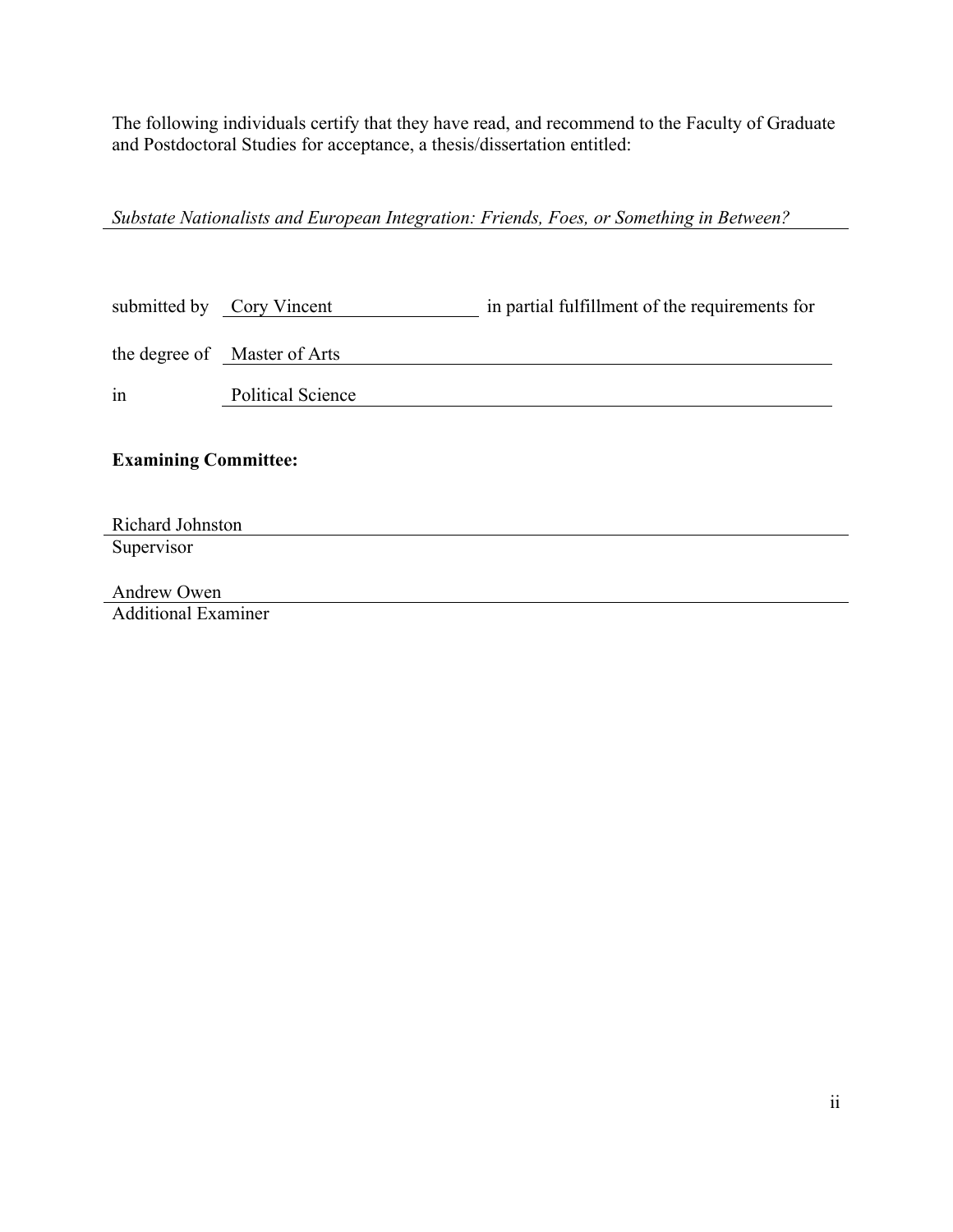#### **Abstract**

This thesis analyzes the relationship between substate nationalist parties with the European Union and their support for European integration. Building off the political psychology literature on elite cues and mass beliefs, the analysis will utilize party manifestos for European Parliament elections from 1979 until 2014. Indicator variables for decentralization, support for European integration, and opposition to European integration are contained in the Euromanifesto Studies dataset and will be the variables utilized in the time series regression analysis. The first section of this thesis will introduce substate nationalist parties in their complexity, along with the conclusions reached about the family of substate nationalists by the established literature. The second section will discuss the data and methodology. The third section will present and discuss the results from the regression analysis. Finally, the fourth section will conclude with a more indepth discussion of the regression analysis results and implications for the field going forward. It will be shown that substate nationalist parties are not supportive of European integration as the literature claims them to be.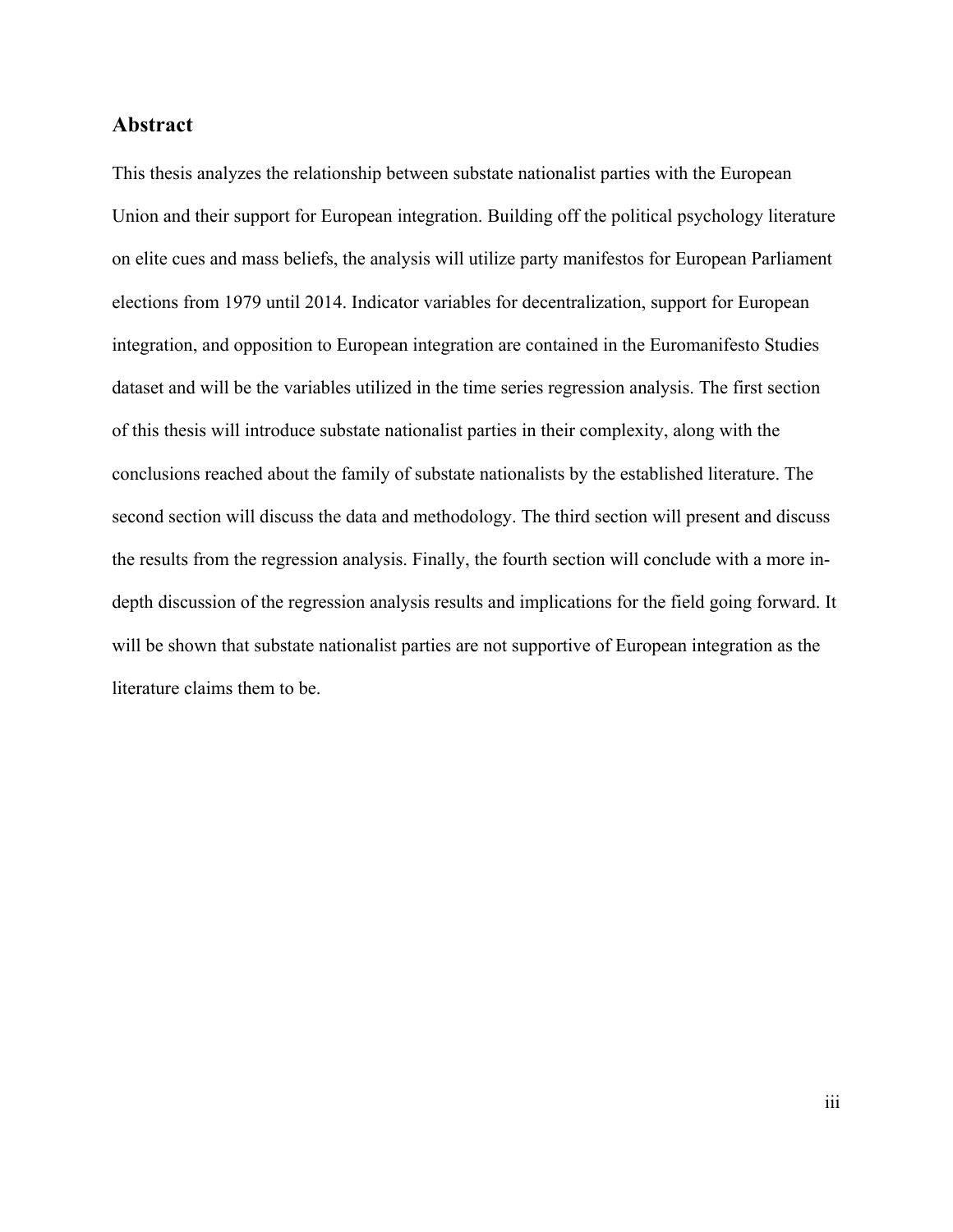# **Lay Summary**

This thesis investigates the relationship between European political parties that advocate for more self-government for their home region and their support for increased authority for the European Union. To do so, European Parliament election year manifestos for these substate nationalist parties are analyzed using a statistical model in order to identify trends and significant relationships. It finds that substate nationalist parties in the 1980s and 1990s were more likely to be supportive of the European Union the more they advocated for increased self-government. Starting in 2004, this positive relationship vanished. Knowing that many substate nationalist parties now oppose European integration is vitally important for European policymakers as the European Union faces a growing tide of Eurosceptic parties.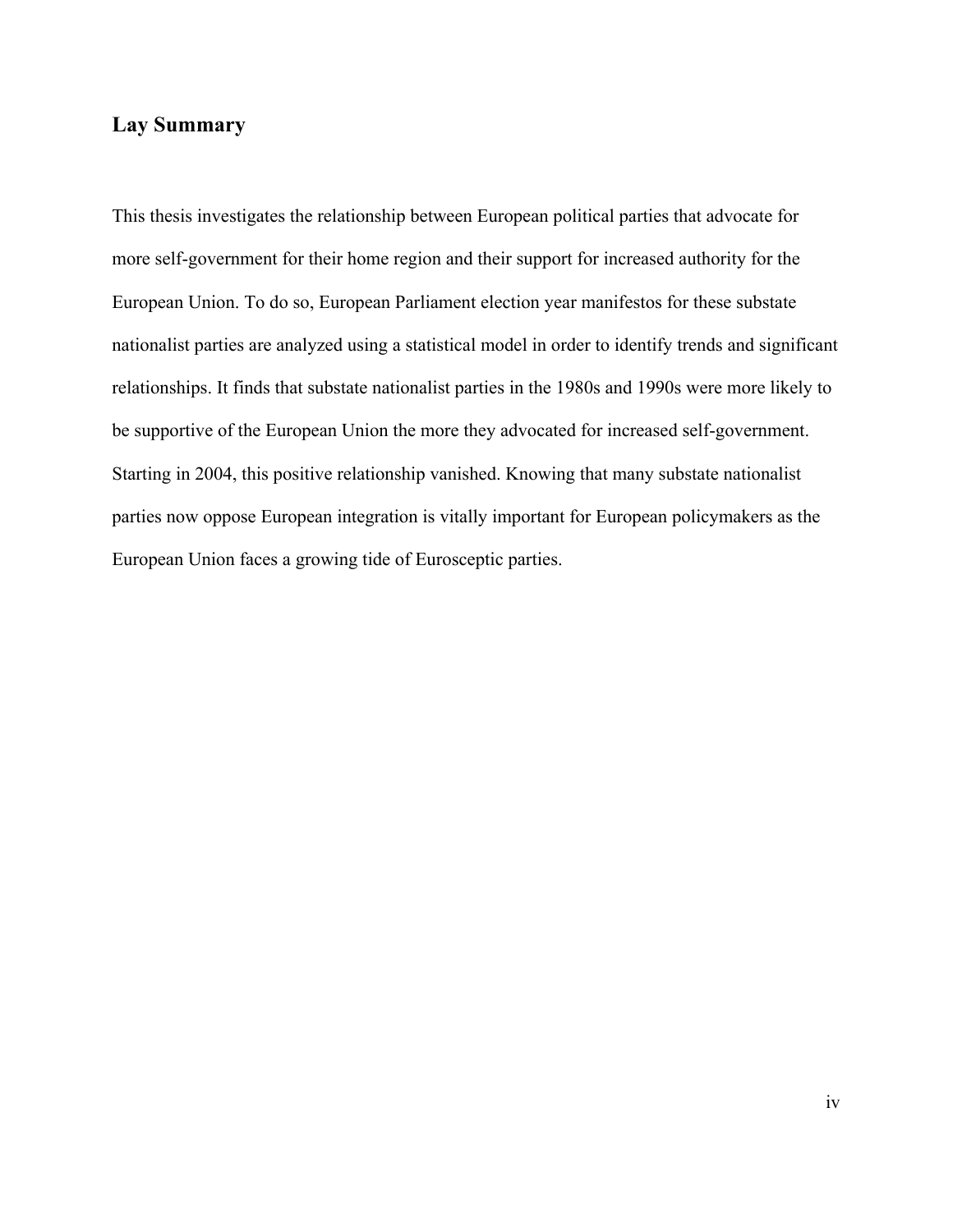# **Preface**

This thesis is the original, unpublished, and independent work done by the author, Cory Vincent.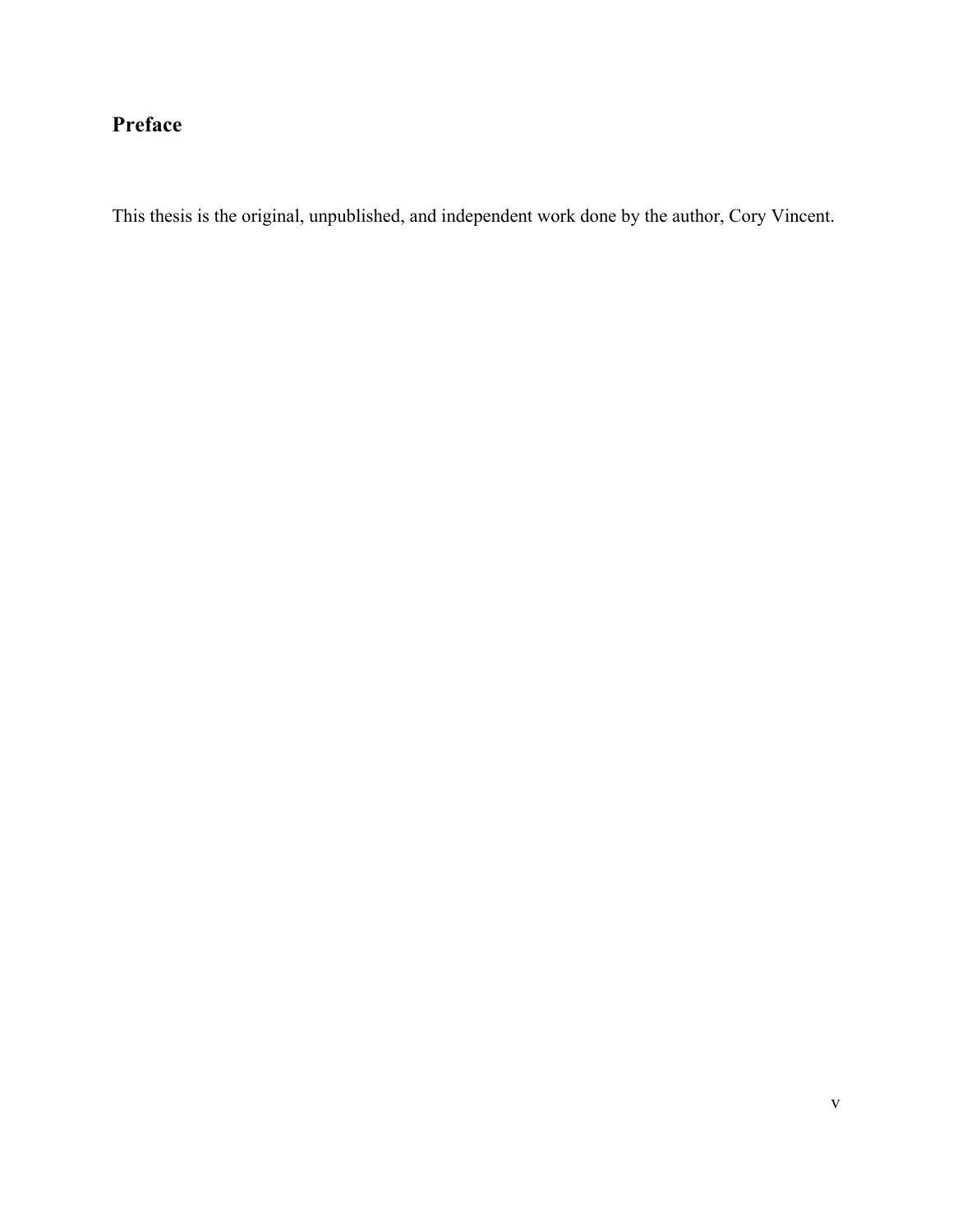# **Table of Contents**

| 1.1 |
|-----|
| 1.2 |
| 1.3 |
| 1.4 |
|     |
| 2.1 |
|     |
|     |
|     |
|     |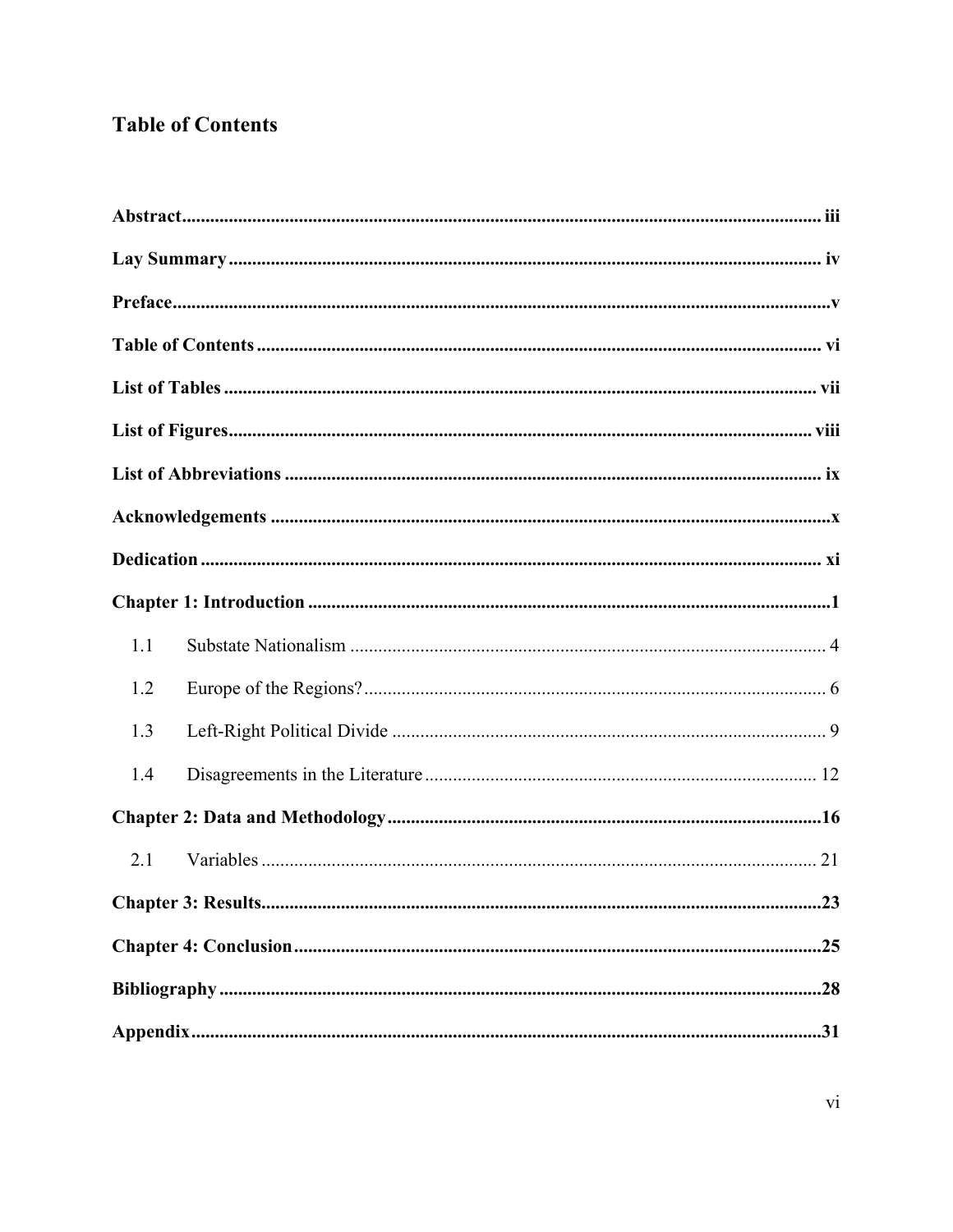# **List of Tables**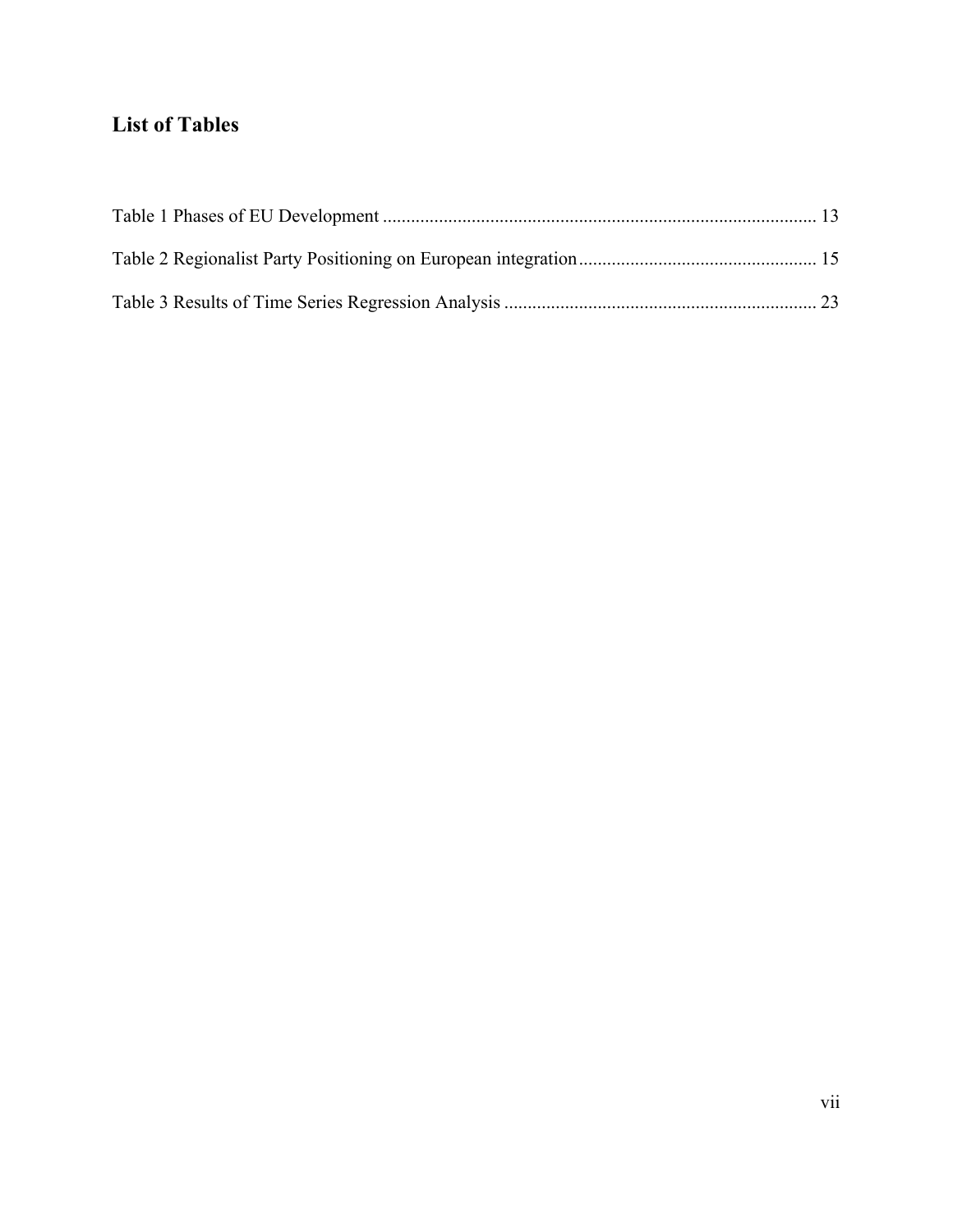# **List of Figures**

|--|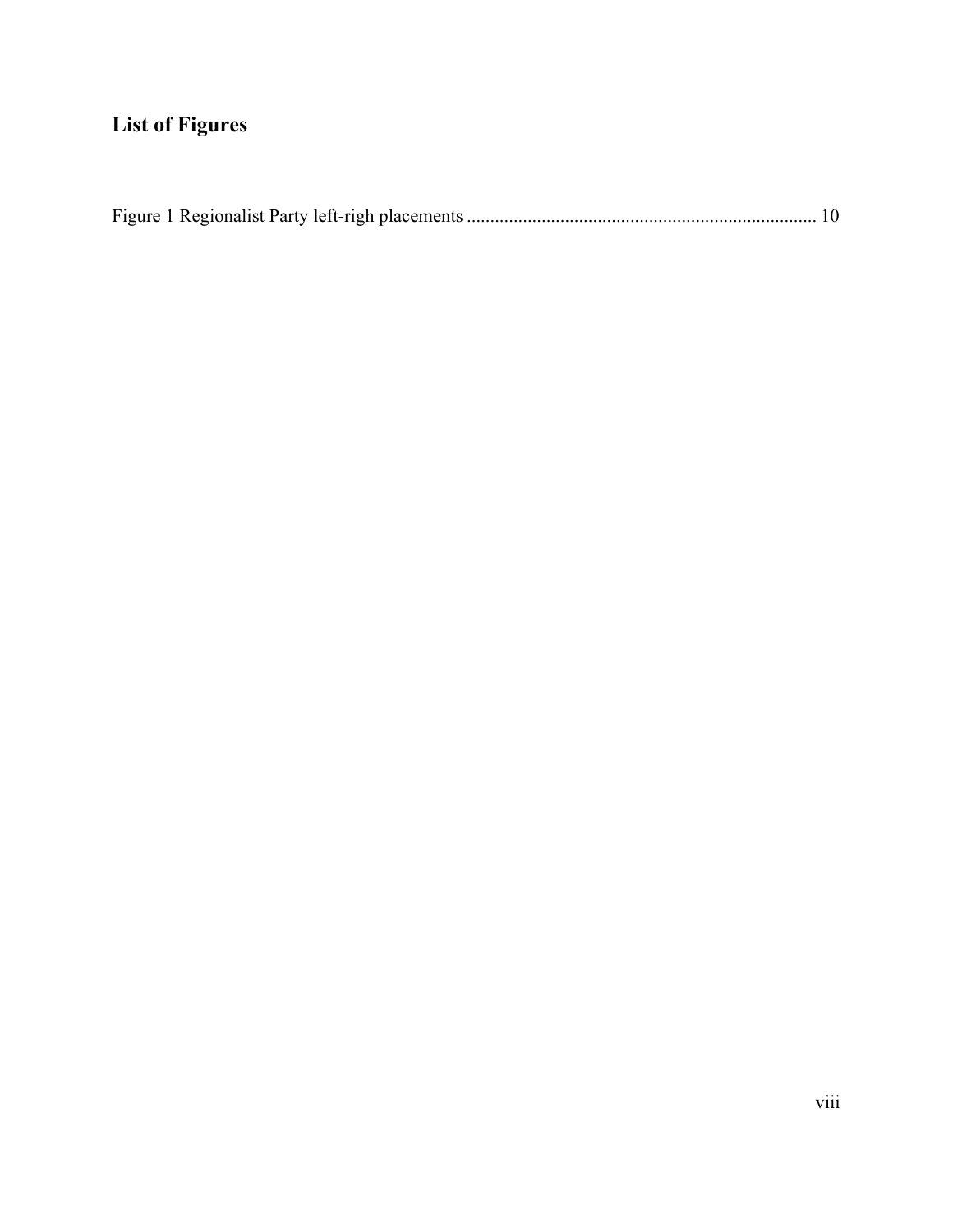# **List of Abbreviations**

- EU European Union
- EEC European Economic Community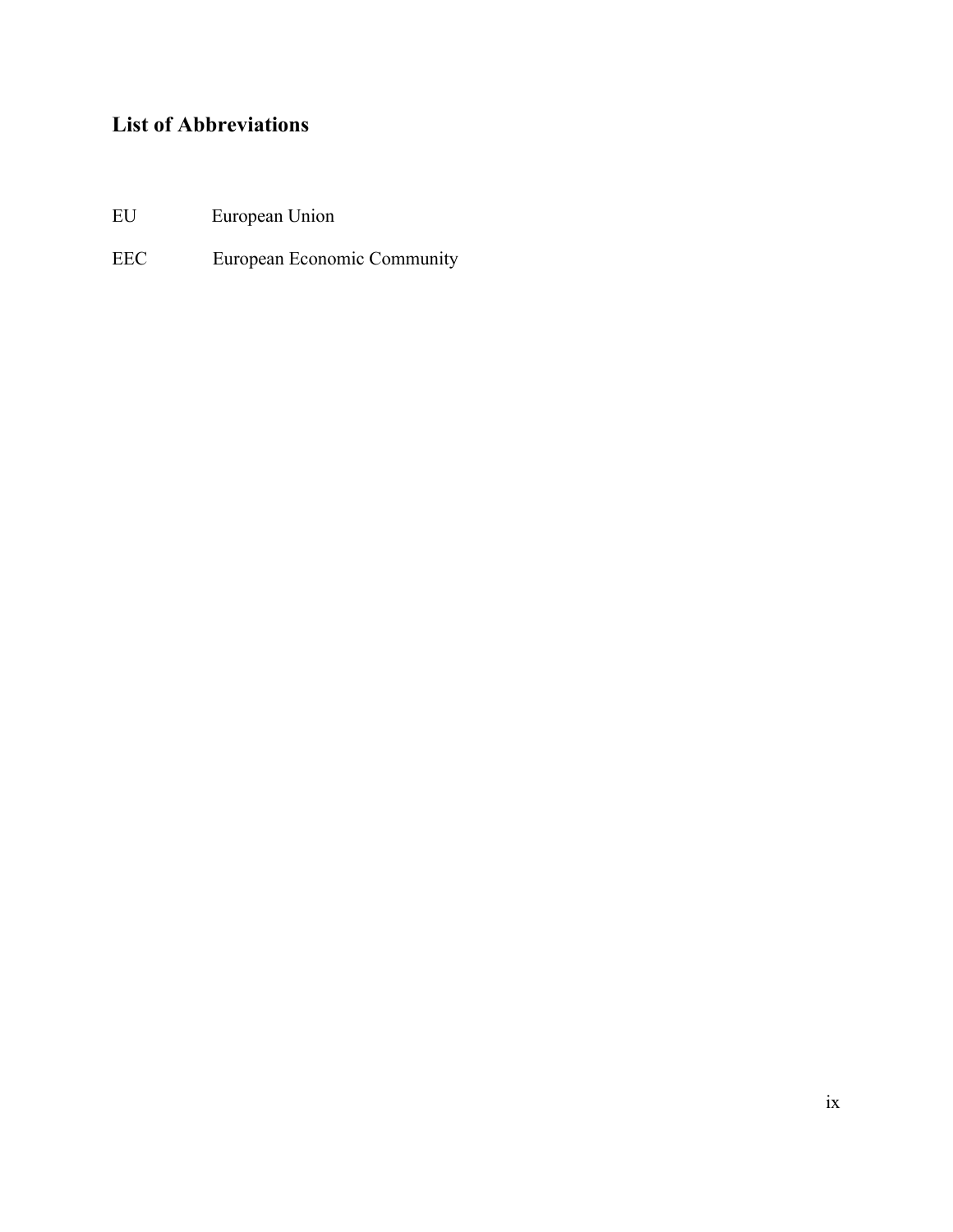# **Acknowledgements**

I would like to thank Professor Richard Johnston for his guidance as my supervisor. The quality of this thesis would be far poorer without his advice and attention to detail. I would also like to thank Professor Andrew Owen, who gave me invaluable help when I was hopelessly lost in my attempts to use the statistical software for the regression analysis. Finally, I would like to thank my parents who have supported me throughout my entire academic journey, which has culminated in this thesis.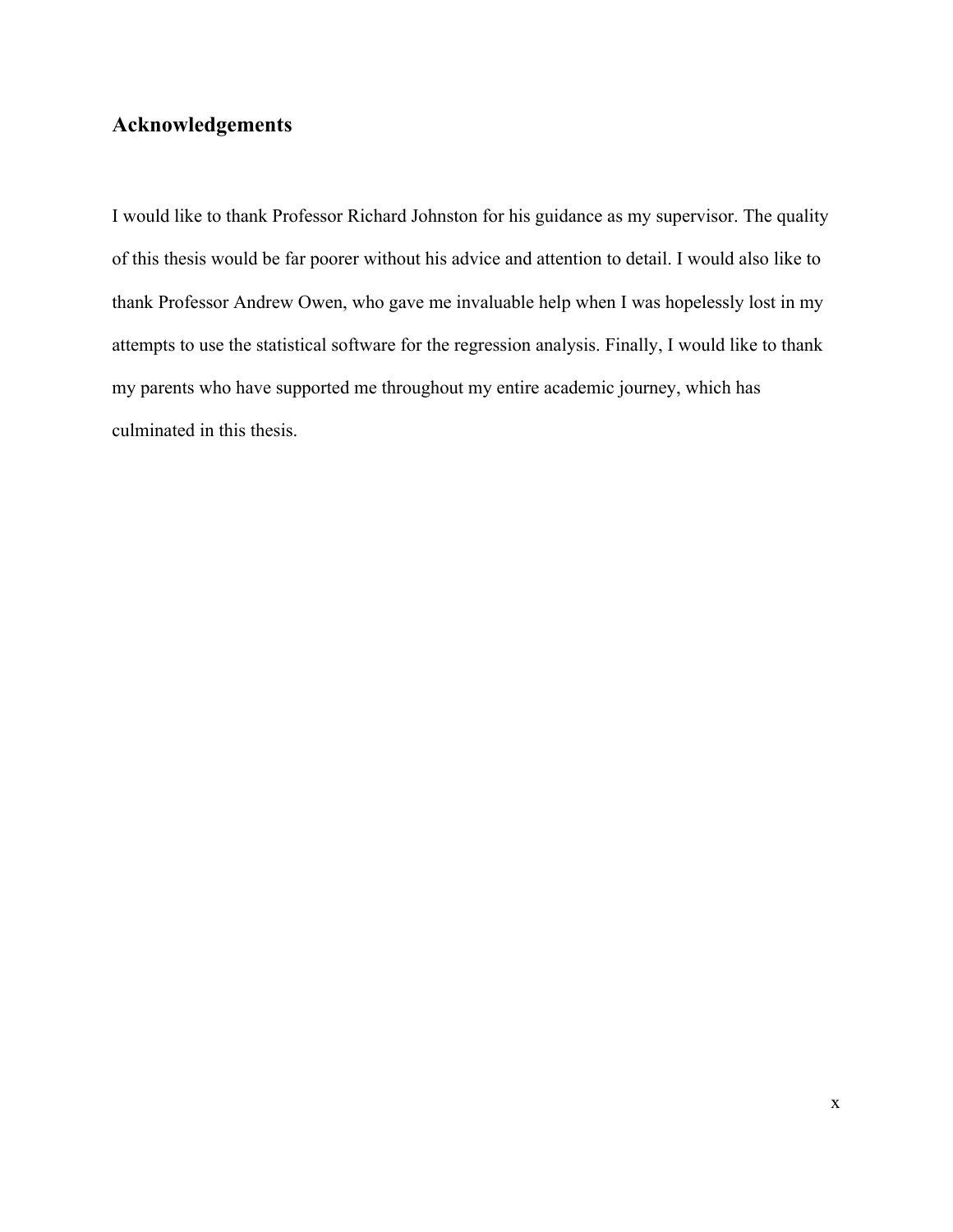# **Dedication**

To Lauren, Annie, and Maximillion, who inspire me, encourage my work, and inject muchneeded levity into my life.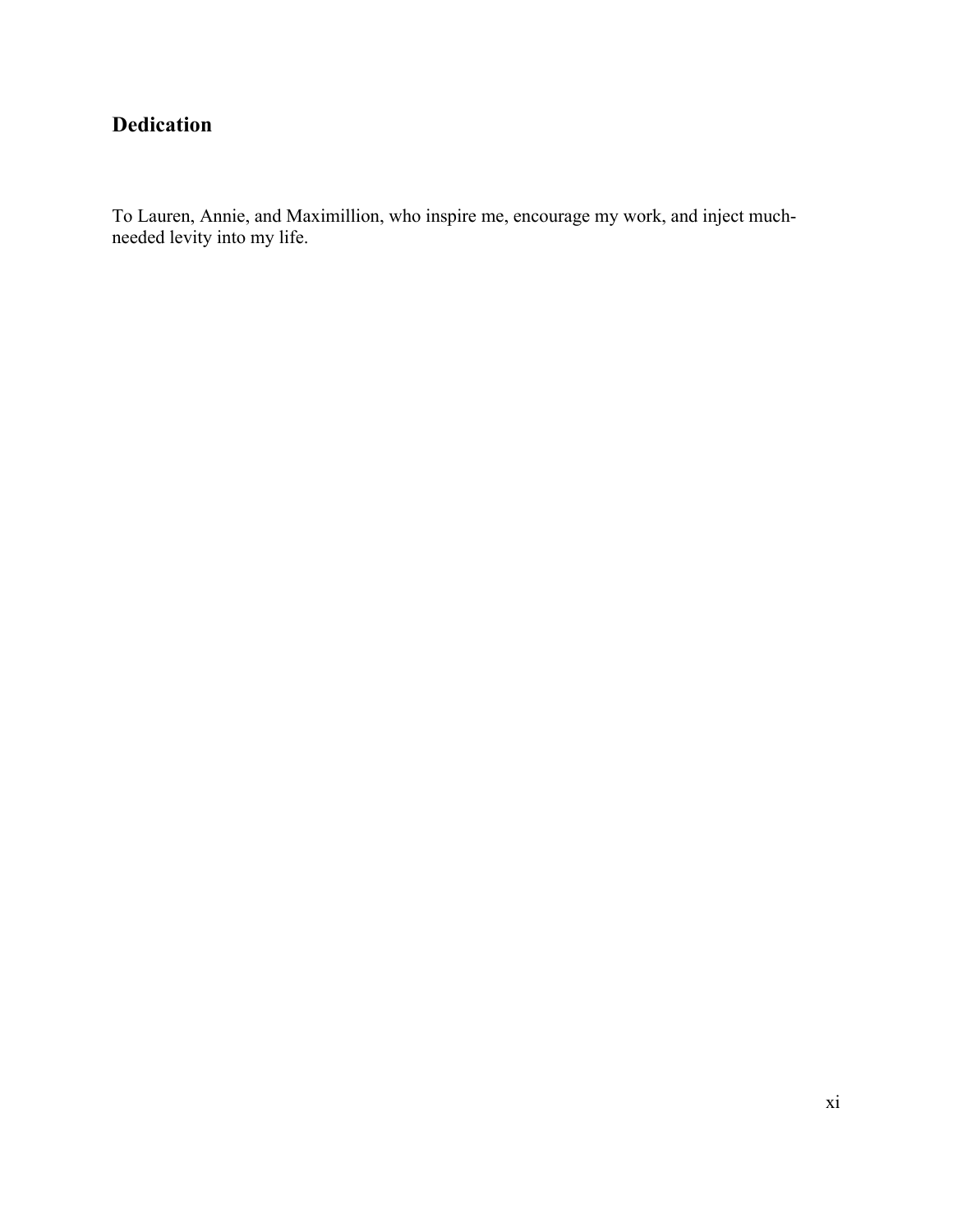# **Chapter 1: Introduction**

In the 1970s and 80s a growing phenomenon of substate nationalist political parties in developed democracies vocally advocating secession as their primary policy platform inspired a wave of scholarship. However, as the secessionist projects failed to achieve their desired independence in places like Quebec, the Basque Country, and elsewhere, and then subsequently lost electoral support, scholarly interest in the subject waned. Jason Sorens, who conducted the first cross-sectional quantitative study on secessionist movements in 2005, lamented that social science literature had not "picked up" where it left off in the  $1970s<sup>1</sup>$ . However, with the resurgence of secessionist parties across the developed world, scholarship on the matter has multiplied in the past decade.

In the hope of adding to this growing body of political science literature, this thesis will focus on one salient issue of substate nationalist politics: its relationship with European integration. The process of European integration began when the Treaty of Rome was signed in 1957 establishing the European Economic Community, the precursor to the contemporary European Union.<sup>2</sup> Little more than twenty years later in 1979, European integration advanced further with the addition of a democratically elected political body, the European Parliament. As a consequence, a supranational level of politics was laid on top of the national and local. Through their elected representative to the European Parliament, the only directly elected body in the European Union, European citizens could now voice their opinion on continental-wide

<sup>&</sup>lt;sup>1</sup> Sorens, J. 2005. "The Cross-Sectional Determinants of Secessionism in Advanced Democracies". *Comparative Political Studies, 38*(3), 304-326. <sup>2</sup> Interchangeably referred to as the "EU" from this point forward.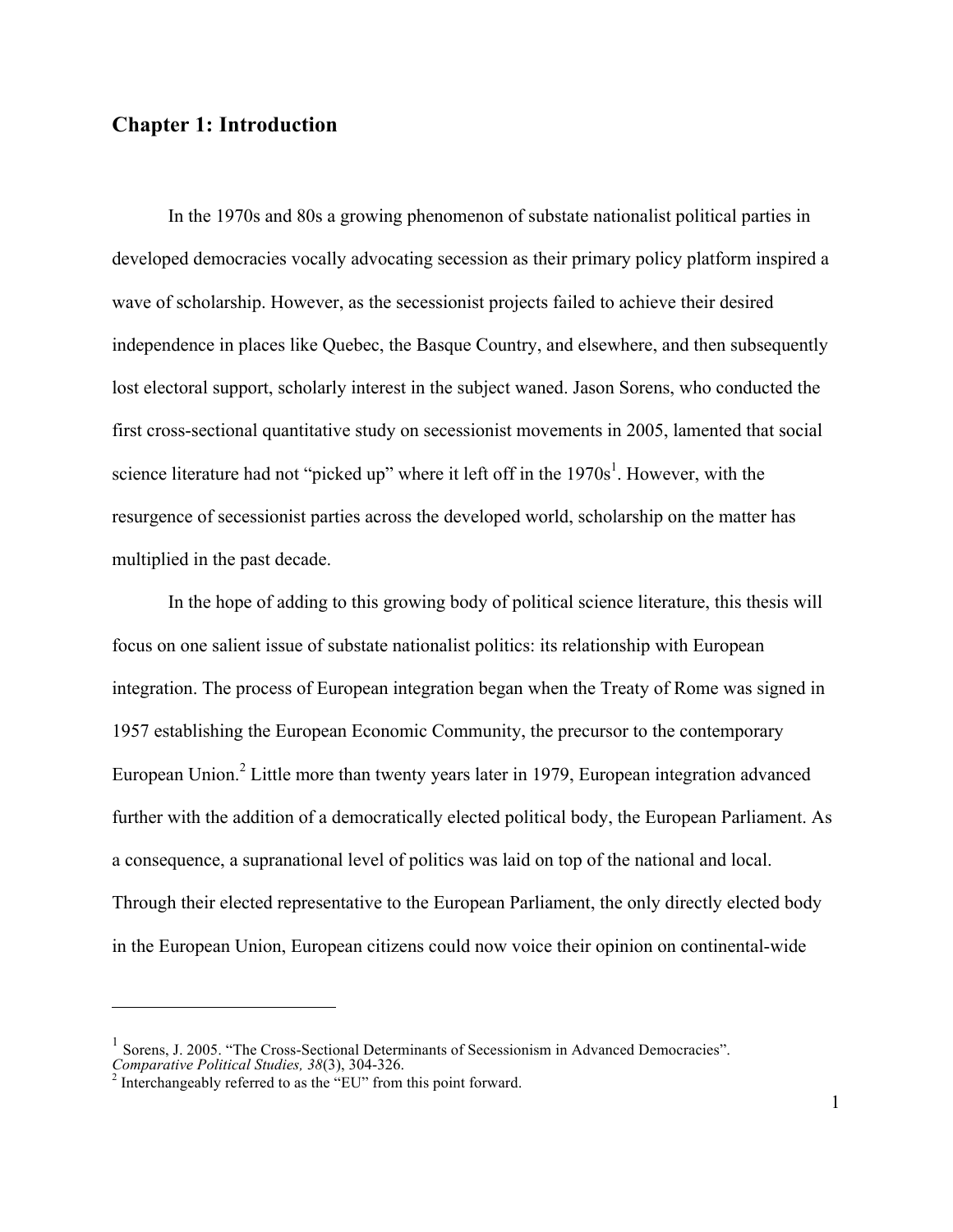issues. The economic and political weight that the EU has acquired on the world stage underscores the significance that its political developments possess. However after decades of gradual integration, opposition, or euroscepticism, is growing in popularity as the European populace experiences one crisis after another. Against this backdrop, substate nationalist political parties are proliferating at the national and supranational levels. Only three substate nationalist parties were elected to the European Parliament in its first election in 1979, whereas fifteen parties were elected in 2014, many of them formed after the first European Parliamentary election. Across time periods and unique national contexts, substate nationalist parties share two characteristics in common: 1) they lay claim to a substate territory on behalf of the community they represent; and 2) they claim their respective community is ethnically distinct.<sup>3</sup> Political parties such as the Bavarian Christian Social Union and the Socialist's Party of Catalonia are regionally based parties that at times are fierce, vocal advocates for increased regional selfgovernment. However, they do not claim ethnic distinction from the majority ethnic group of their nation-state.

Despite their growing presence, the motivations and policy ambitions of substate nationalist parties are less understood relative to other party families in the European Union. Do substate nationalists support a European army? Is there a consensus amongst the party family concerning European Union monetary policy? The academic literature and press have paid little attention to substate nationalists on these questions and many more. Thus, this thesis will contribute to demystifying substate nationalist political parties within the European Union. Specifically, it seeks to answer the following question: does a substate nationalist political

<sup>3</sup> Gómez-Reino, M. 2014, in *Europe's contending identities: supranationalism, ethnoregionalism, religion, and new nationalism.* Cambridge: Cambridge University Press. 120.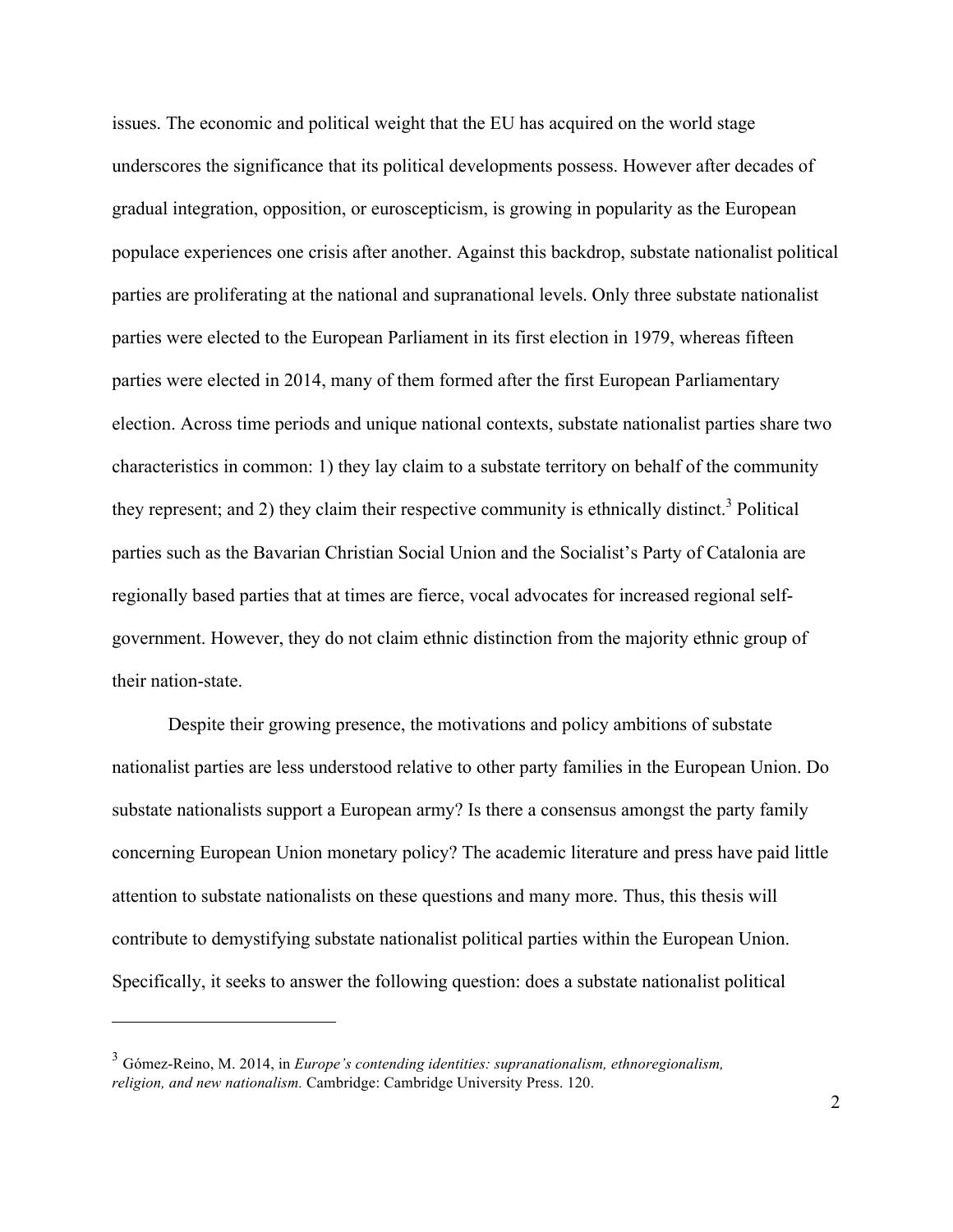party's desired degree of self-governance from its respective European Union member state affect its support for European integration at the European Parliamentary level of politics, and if so, how?

This thesis will demonstrate that there are identifiable relationships, both positive and negative, between substate nationalist advocacy for increased self-government and support for European integration. First, this thesis will establish a general understanding of what substate nationalism consists. Then, it will provide a brief overview of how substate nationalists are assumed to position themselves politically in an integrated Europe. Next, substate nationalist parties will be shown to not only be invested in center-periphery politics, but also the politics of the traditional left-right divide. Following this, the claims posited by previous studies will be explained and contrasted against one another, showing the disagreements that have emerged between scholars. The methodology and data will then be discussed to ground the time series regression analysis upon which this analysis is centered. Finally, the results of the regression analysis and the implications of it will establish that substate nationalist parties are less supportive of European integration than academics have purported in the past. In a break with the established literature, this thesis will show that in the new millennium there is no identifiable relationship between center-periphery extremity nor left-right extremity and support for European integration.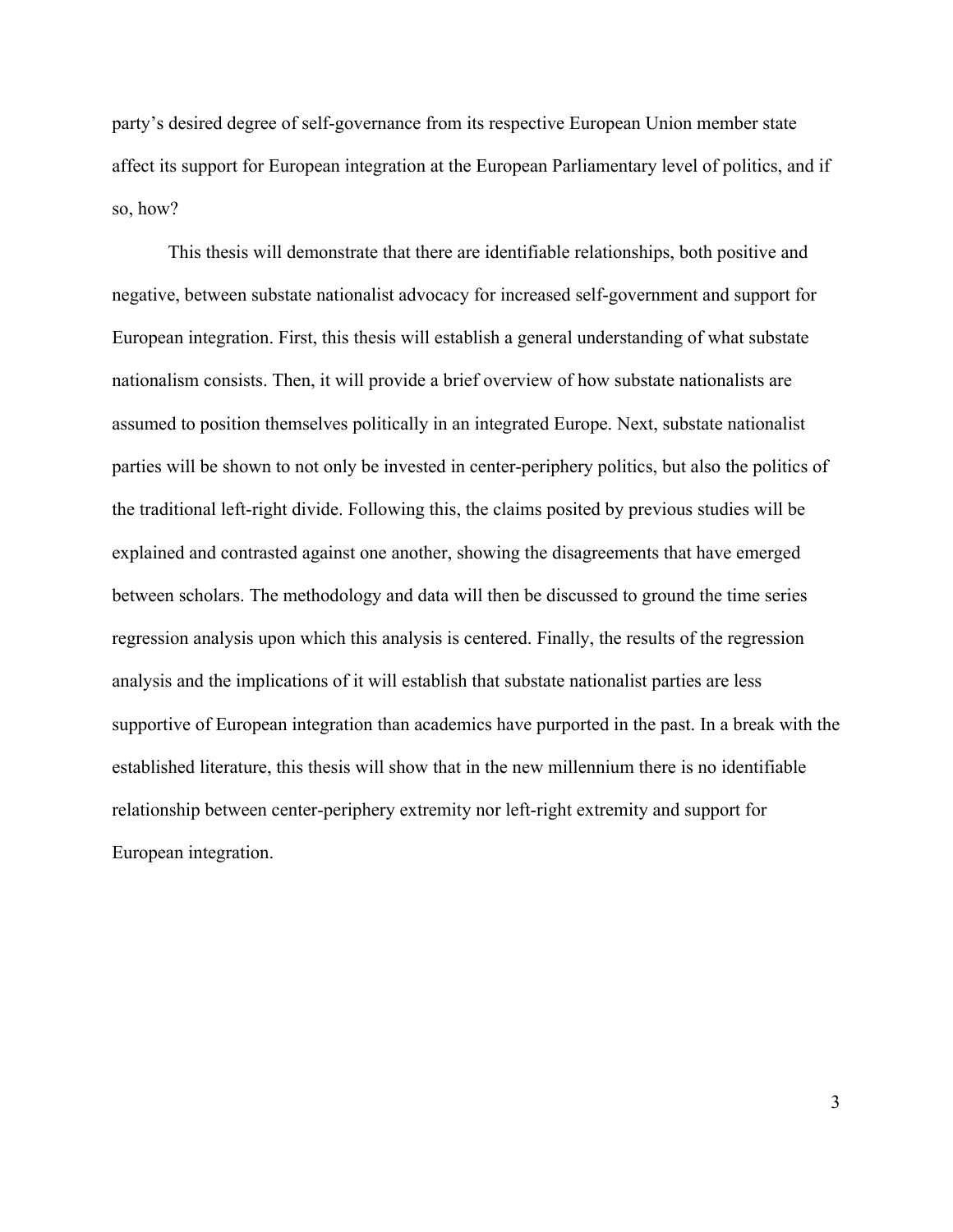#### **1.1 Substate Nationalism**

 $\overline{a}$ 

Before one can investigate substate nationalism, nationalism itself must first be understood. A term as broad and with as complicated a history as nationalism cannot be explained in a single work, but this thesis hopes to provide a brief, yet sufficient overview. Nationalism as a political phenomenon is weighed down by the connotations of violent Fascist nationalism during World War II. However, nationalism comes in numerous variations with differing degrees of intensity. Before the slaughter of the Second World War, Max Weber asserted that the fundamental idea of the nation, the large political grouping of people sharing a common culture and set of values, is "anchored in the superiority, or at least the irreplaceability, of the culture values that are to be preserved and developed only through the cultivation of the peculiarity of the group".4 In our modern era, nationalism certainly builds upon Weber's concept by adding a statist element, which idealizes state-centered "ties that bind". From this perspective, the state envelops the nation and protects its distinct way of life from outside interference.<sup>5</sup> A variant of nationalism, substate nationalism seeks to form a state for its own national group. These substate nations identify as stateless, not in the sense of existing outside of the state, but within one with which they do not feel is their own. Common to all is a historical state or collection of states in which their respective national group formed. In the contemporary world, they exist as a minority cultural, religious, linguistic, or racial group within the nation-state,

<sup>4</sup> Weber, Max. ed. by Kalberg, S. 2008. *Max Weber: Readings and commentary on modernity.* Malden, MA: Blackwell. 228.

<sup>5</sup> Howe, Paul. 2005. "Nationalist Idealisation and the State". *National Identities,* 7(1), 80.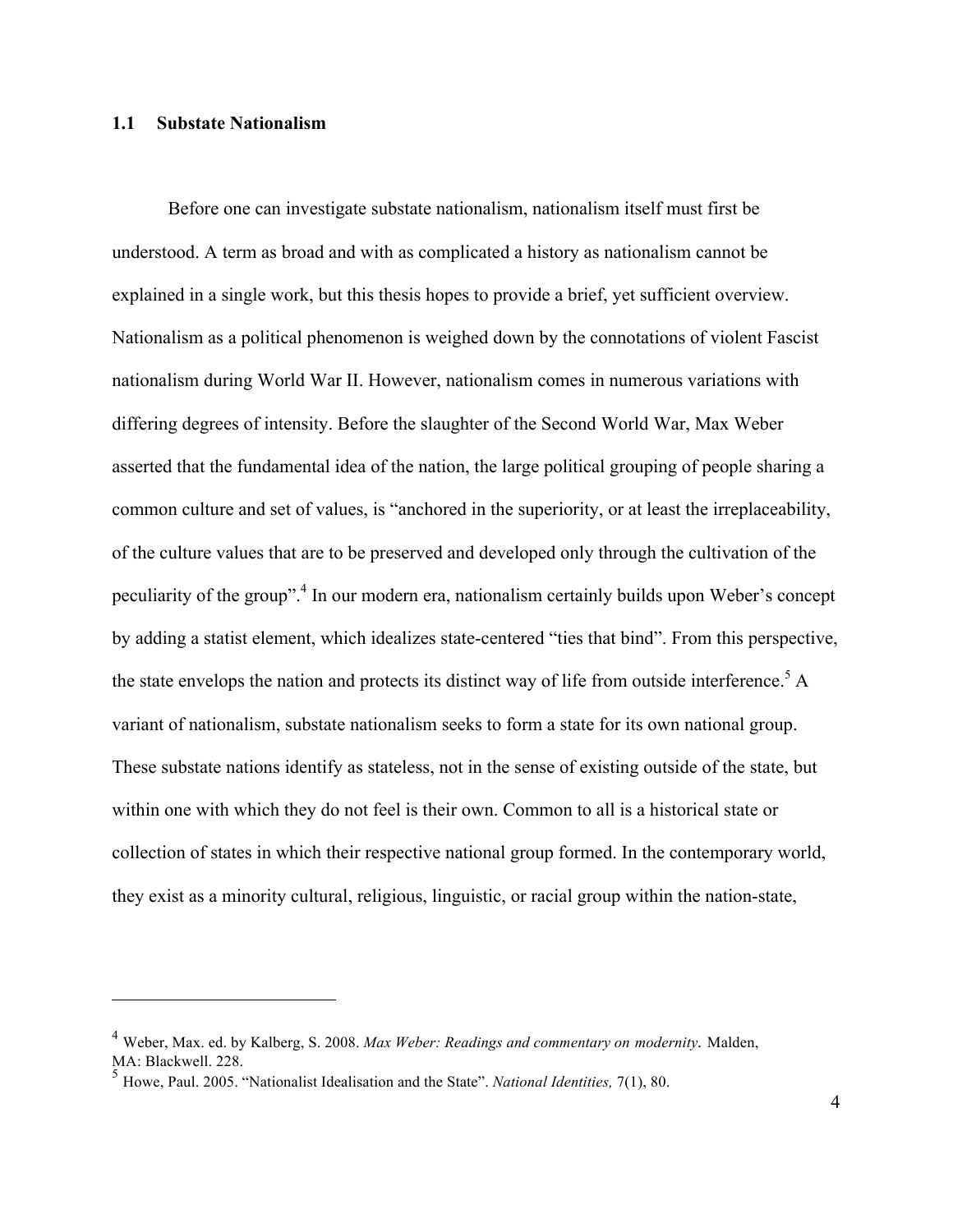distinct from the majority national group. Substate nationalists demand that their right to selfdetermination be recognized as equal to that which the majority ethnic group has enjoyed.

In order to become a nation possessing their own state, secession from the central state must occur. In developed democracies, Lipset and Rokkan (1967) contend that the centerperiphery manifests in an electoral cleavage resulting from the national revolution that took place in many European countries during the nineteenth century, and for some even earlier.<sup>6</sup> Substate nationalist political parties that contend for representation of the periphery electorate position themselves against political parties in the center. Despite originating from a shared political cleavage, the members of this "family" of parties do not all share the same political objective. Some advocate for increased autonomy, others a transformation of the state framework to a federal system, and some are vehement in their demand for secession. All three varieties respond to a central state constitution. Constitutions have been instrumental in cementing the nationbuilding process for the majority ethnic group and are "interpreted by the minority nationalists as an instance of majority national nationalism".<sup>7</sup> The central constitution frames the debate between national party centralists and substate nationalists. The repatriation of the Canadian constitution in 1982 and the subsequent failure of the Meech Lake Accords in 1990 signalled to many Quebec federalists that a reciprocal and accommodating relationship with the Canadian state was unattainable. Since, autonomist Quebecois nationalists have captured the fervor that federalists previously enjoyed. In Spain, the political story diverges down two trajectories. The 1978 Constitution found support from Catalan nationalists, content with advocating for increased

<sup>6</sup> Lipset, Seymour and Stein Rokkan. 1967. "Cleavage Structures, Party Systems, and Voter Alignments: An Introduction", in Lipset and Rokkan, eds., *Party Systems and Voter Alignments: Cross-National Perspectives*, 14.

 $<sup>7</sup>$  Lluch 334.</sup>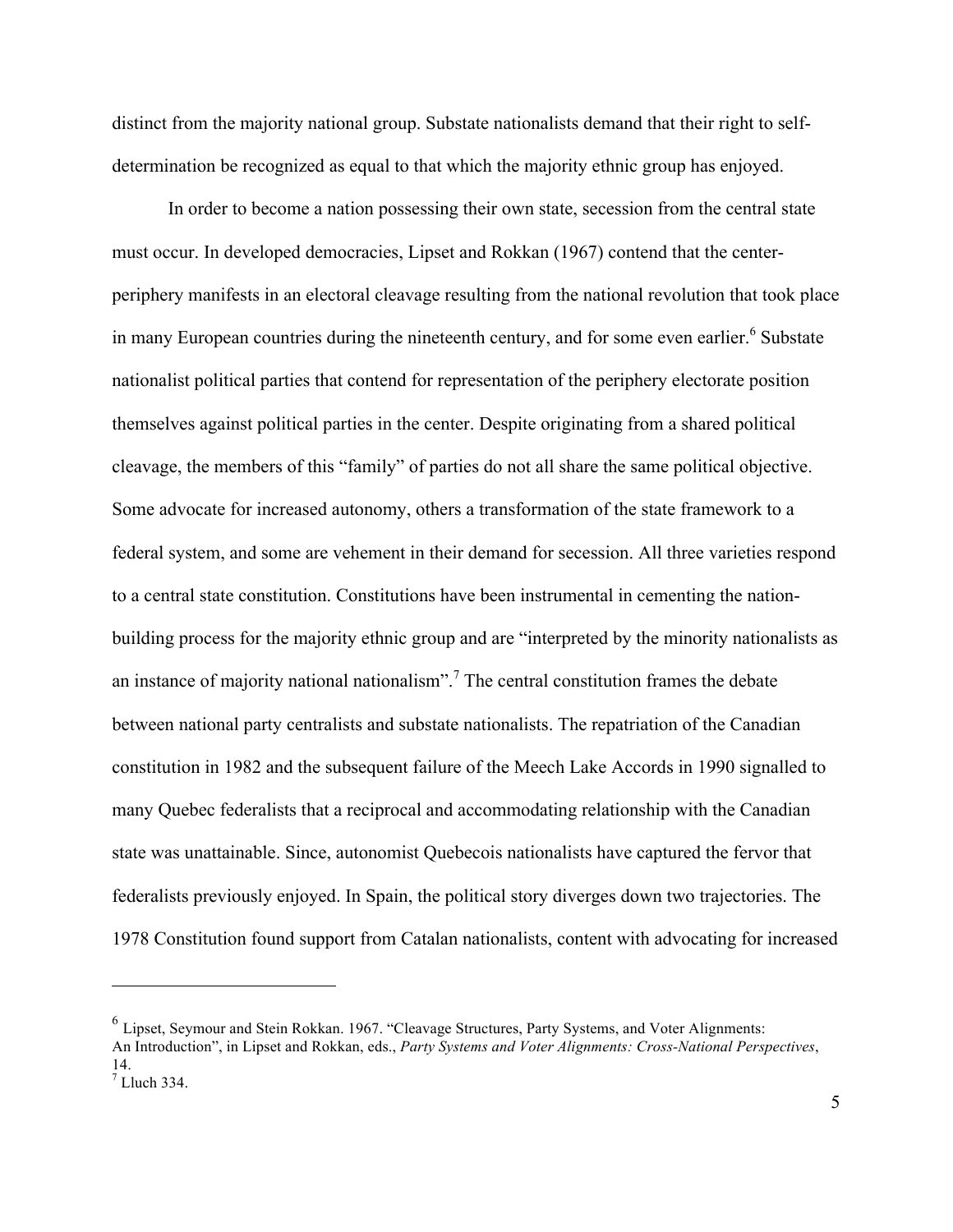autonomy. In 2010, after the Spanish Supreme Court struck down enhanced autonomy laws for the region, Catalan nationalists quickly agitated for independence. In Basque Country, many Basque nationalists were initially opposed to the Constitution, but violent separatists and a Spanish state willing to cede more autonomy to Basque Country have left the vast majority of Basques opposed to secession. The last is considered the most "extreme" of the variations of substate nationalism. It is also the strain of substate nationalism that most clearly and vocally incorporates a statist ideology into its policy platform by pursuing the objective of a separate state for its respective subnational group.

#### **1.2 Europe of the Regions?**

The incorporation of the statist element in substate nationalism places political parties in confrontation with their respective national, centralizing party counterparts. Center-periphery contestation in developed democracies occurs most frequently and prominently within the European Union. The political debate over identity at the regional, member-state, and European Union-wide levels is occurring at the same place and time, and even with several of the same political figures. To demonstrate this tri-faceted interaction, one needs only look to Spain where the Catalan secessionist movement claimed to the Catalan electorate that becoming an independent state would not jeopardize the region's EU membership, yet still "free" them from Spanish "oppression". In direct rebuke to the secessionist Catalan parties, the President of the European Commission, Jean Claude Juncker publicly said that he "would not like a European Union in fifteen years that consists of some 98 states", referring to the 98 major regions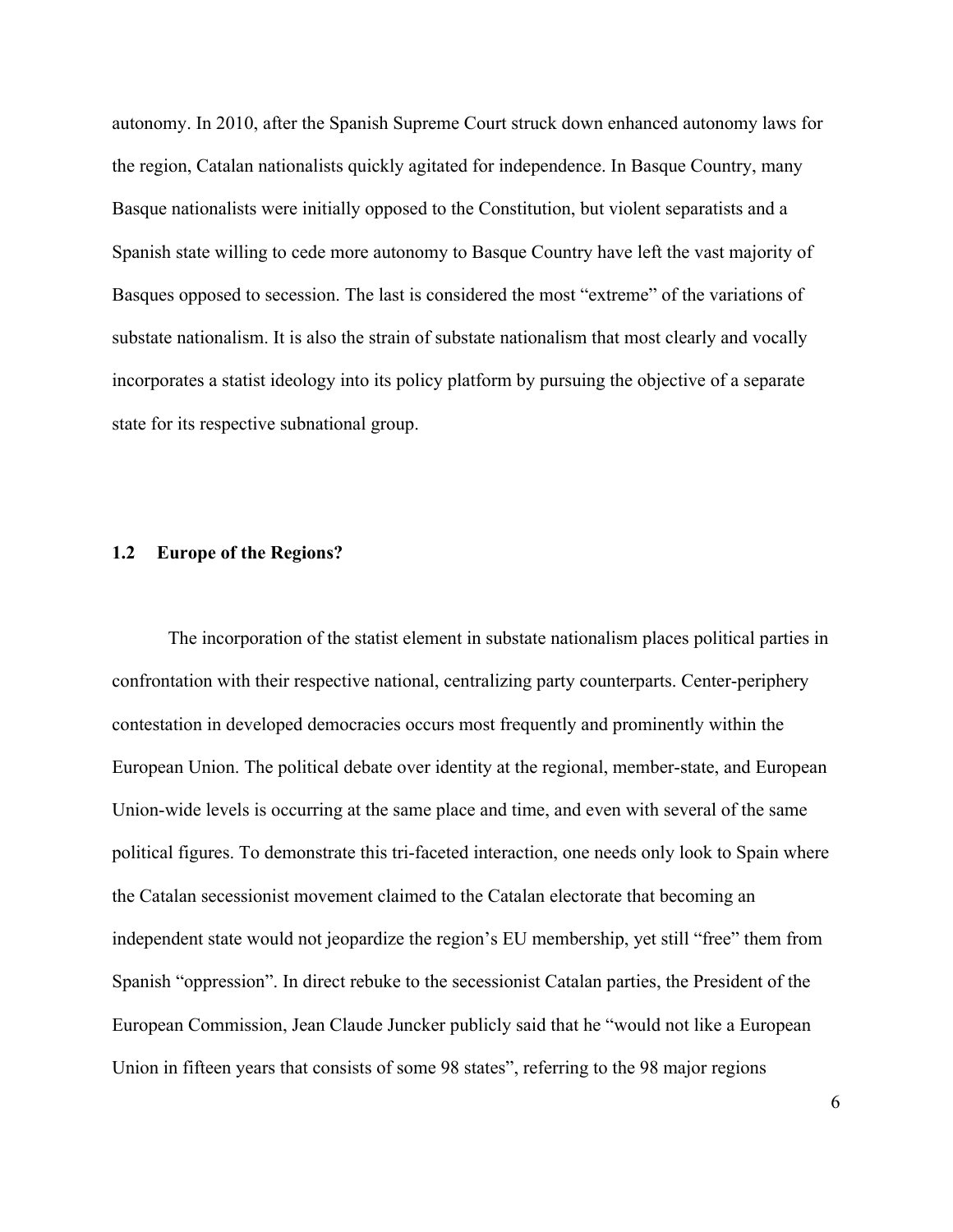composing the EU.<sup>8</sup> The European dimension of this state-substate struggle can be found in numerous other cases. Positioning by the Catalan nationalists is just one example that shows the salience of European Union membership for substate national groups, especially if by identifying with Europe they can ultimately distance themselves from the central state they wish to leave.

The EU in turn could potentially benefit from the state-substate conflict. Some scholars and policy makers believe that European integration could likely hinge upon a critical number of Europeans deciding that the EU can provide better redress to their political problems than existing national politics.<sup>9</sup> Proponents of this view imagine a capable supranational leviathan that remains entrenched in the local sphere close to everyday Europeans. However, others fear the unraveling of several member states into "micro" states could undermine the developing European integration process. As Gómez-Reino (2014) demonstrates, the substate nationalist parties may not be the steadfast allies of European integration some see them to be as they compose only the fourth-most pro-EU political party family, behind the Socialists, Liberals, and Christian Democrats.<sup>10</sup> The European Parliamentary-level party family is composed of pro-EU and Eurosceptic parties, making the collective stance on European integration more heterogeneous than other party families. Moreover, identification with a European identity can fluctuate over time, as Italians have shown over the past thirty years. Italian voters identified more with their region and Europe during the 90s and early 2000s. <sup>11</sup> However, in the most

<sup>8</sup> Pérez, C. 2017, October 13. Catalan Crisis: Juncker. *El País*. December 9, 2018 from https://elpais.com/elpais/2017/10/13/inenglish/1507907261\_402876.html.

<sup>9</sup> Messina, A. and Gould, A. 2014. *Europe's contending identities: supranationalism, ethnoregionalism, religion, and new nationalism.* Cambridge: Cambridge University Press. 9.

<sup>&</sup>lt;sup>10</sup> Gómez-Reino, M. 2014 in *Europe's contending identities: supranationalism, ethnoregionalism, religion, and new nationalism. Cambridge: Cambridge University Press. 122.* 

<sup>&</sup>lt;sup>11</sup> Tossutti, L.S. 2002. Between Globalism and Localism, Italian Style. *West European*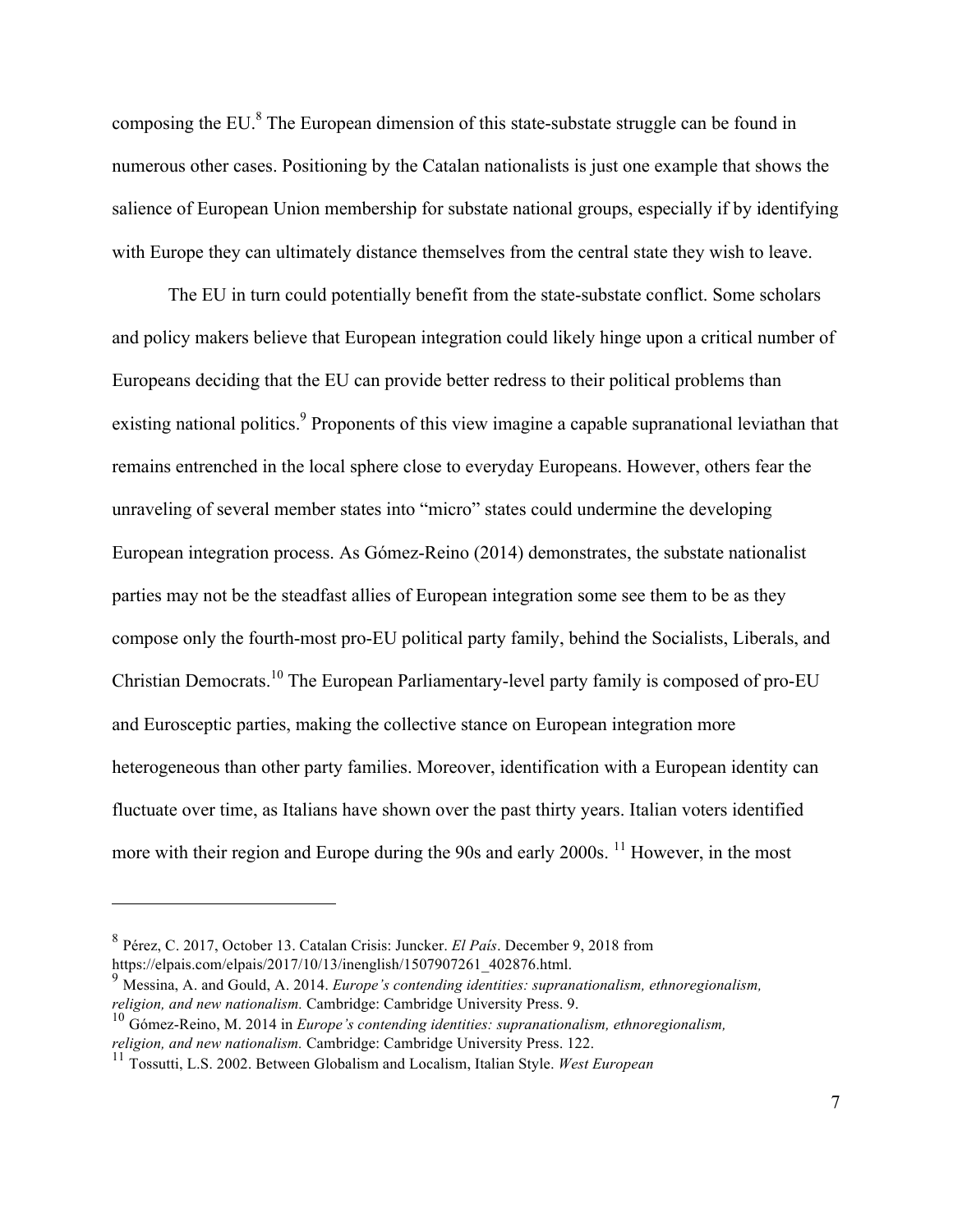recent Italian national election voters from throughout the country propelled a historically Northern substate nationalist party into a governing coalition which campaigned on an anti-European integration platform. In short, there is plenty variation and little clarity amongst the substate nationalist family in regards to its European integration position.

Given the logic that a more competent European Union would undermine member state authority and purpose (i.e. providing redress to its citizens) some scholars have stressed that on average substate nationalist parties are supportive of the European Union.<sup>12</sup> Jolly (2007) traces the Scottish National Party's rhetoric and its militants' perception of the EU from 1979 through 1997 in order to examine this regional-European interaction. During the Scottish independence debate, party officials used Scotland's membership in the EU as a means to diminish fears of economic cost to the region via secession.<sup>13</sup> Thus, the secession option became more palatable to the risk-averse Scottish voter as economic consequences could be mitigated through continued access to the common market. The salience of the EU variable in the Scottish independence debate is evidenced in the prominent "independence in EU" statement that the party used to decrease anxiety over secession and increase support for leaving Great Britain.<sup>14</sup> As Jolly (2014) also comments, similar tactics have been used in other regional elections across the EU. However, given the intuitive logic that the EU could aid substate nationalists in their struggle for increased autonomy by undermining the traditional role of the state, many scholars are puzzled as to why the party family is not more supportive of European integration efforts. Some scholars

*ethnoregionalism, religion, and new nationalism.* Cambridge: Cambridge University Press. 82.  $13$  Ibid 91.

*Politics, 25(3)*, 51-76.

<sup>12</sup> Jolly, Seth. 2014 in *Europe's contending identities: supranationalism,* 

 $14 \overline{\text{Ibid 97}}$ .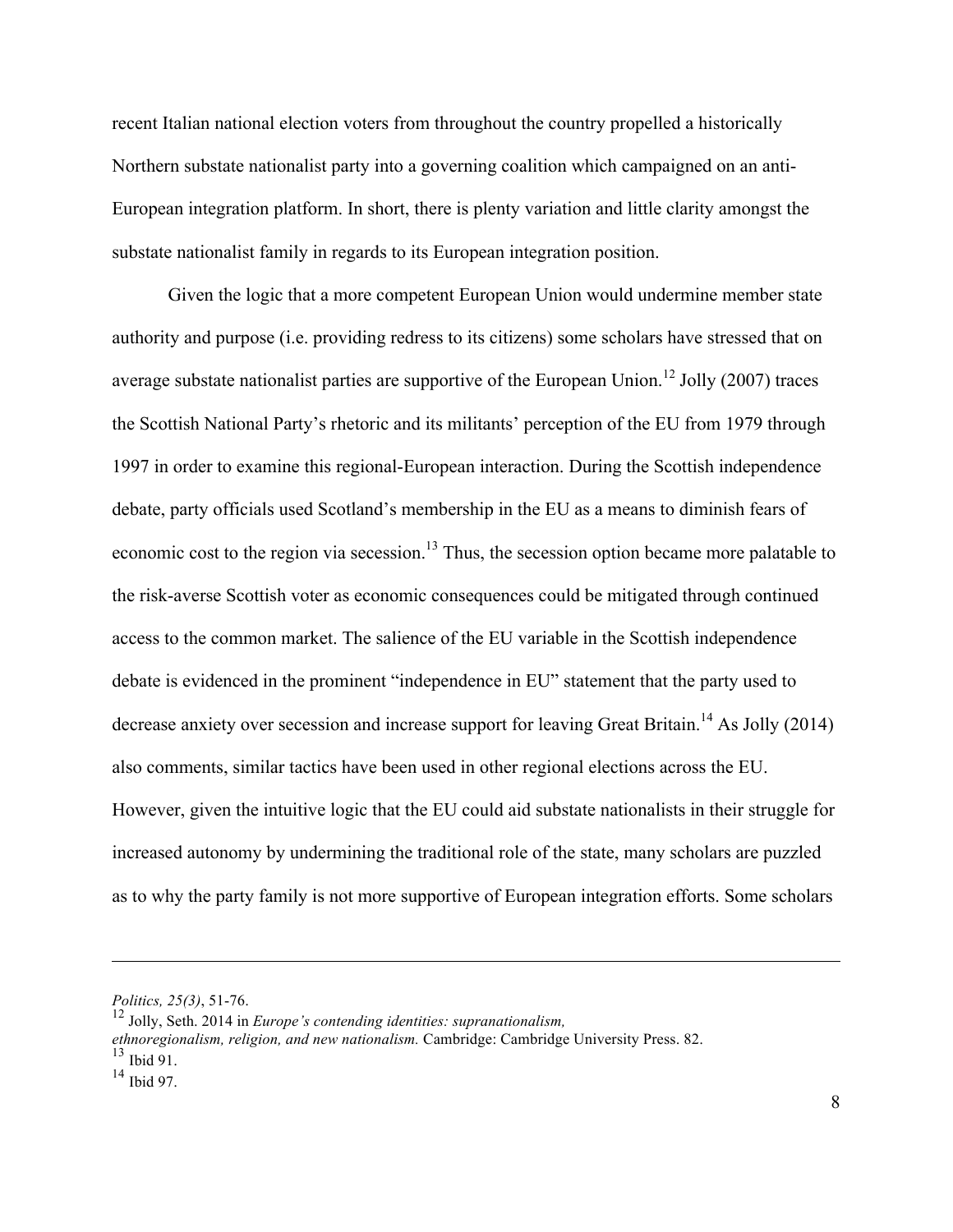have sought to examine how substate nationalist parties exist at the intersection of multiple electoral cleavage issues, not only as a party in the center-periphery fight.

#### **1.3 The Left-Right Political Divide**

 $\overline{a}$ 

The center-periphery cleavage may be a substate nationalist party's *raison d'être*, but this does not preclude it from approaching political issues just as much from its position on the leftright political spectrum. While the political party family is found along the entire spectrum from far-left to far-right, most substate nationalist parties are center-left.<sup>15</sup> Substate nationalists often advocate for more redistribution and greater acceptance of cultural diversity. For example, the Welsh party Cymru Plaid argues that Welsh voters have distinct political values from English voters; the Welsh are against austerity, Welsh voters desire a socialist economic structure over a neoliberal one, and that the Welsh people embrace multicultural principles to a greater degree than the English. Cymru Plaid attempts to make the case that the more left-wing Welsh voters are not represented by more right-leaning English parties. Its push for Welsh independence makes it denounce left-wing Labor for the dominance of English voters within the party. Territorially linked identity and social policy like the ones advocated for by Cymru Plaid are key components of many substate nationalist platforms, but the ideological position of each party influences how it frames its policy objectives. Parties on the right side of the spectrum, like the Nieuw-Vlaamse Alliante in the Flanders region of Belgium, generally advocate for lower taxes and a business-friendly environment. The Flemish party claims Flanders needs more autonomy

<sup>15</sup>Gómez-Reino, M. (2014) in *Europe's contending identities: supranationalism, ethnoregionalism, religion, and new nationalism.* Cambridge: Cambridge University Press. 124.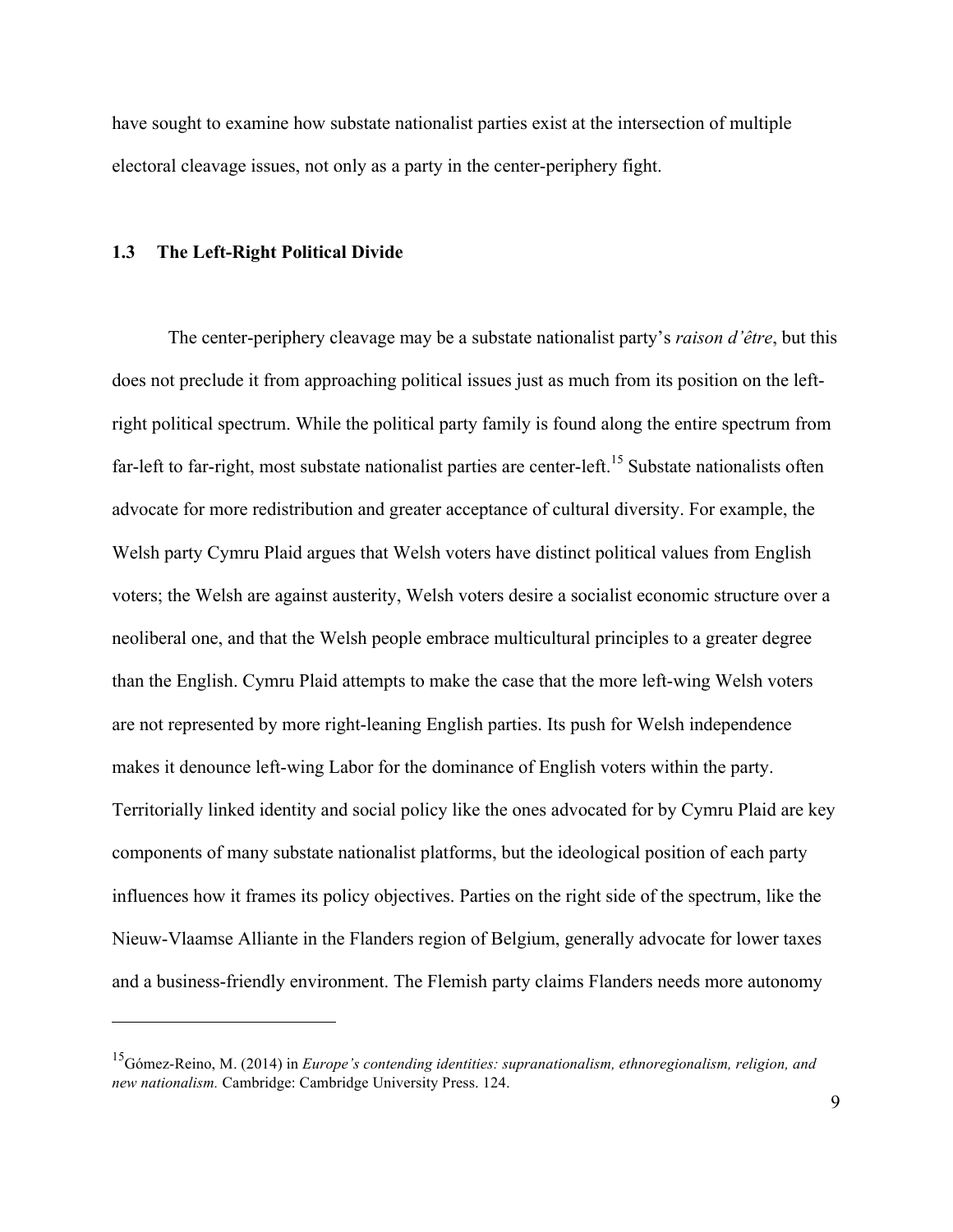from Belgium, because the central state forces it to subsidize the heavily unionized, "lazy" Francophone region of Wallonia and in doing so, Belgium infringes on Flemish sovereignty.<sup>16</sup> Both left and right wing policies are pitched as an expression of the values unique to the substate nationalist group and are framed as politics of

substate solidarity against the central state.<sup>17</sup>

Not limited to the national theater, the left-right cleavage also plays a role in a party's likelihood to support or oppose European integration. Based upon the survey and measurement developed by University of North Carolina Chapel Hill, party ideology has been shown to be a powerful predictor of positions towards European integration within the substate nationalist political family (refer to figure 1). Centrist parties are most likely to support increased European integration while





extreme left-/right-wing parties are conversely, more likely to be Eurosceptic. Far-left parties have historically opposed European integration for its support of capitalist ideology and lack of redistributive policies. These parties cue to their voters that the European Union leaves them

<sup>16</sup> Béland, Daniel and André Lecours. 2010. "Does nationalism trigger welfare-state

disintegration? Social Policy and territorial mobilization in Belgium and Canada." *Government and Policy, 28. 420- 434.*

<sup>&</sup>lt;sup>17</sup> Gomez-Reino 125.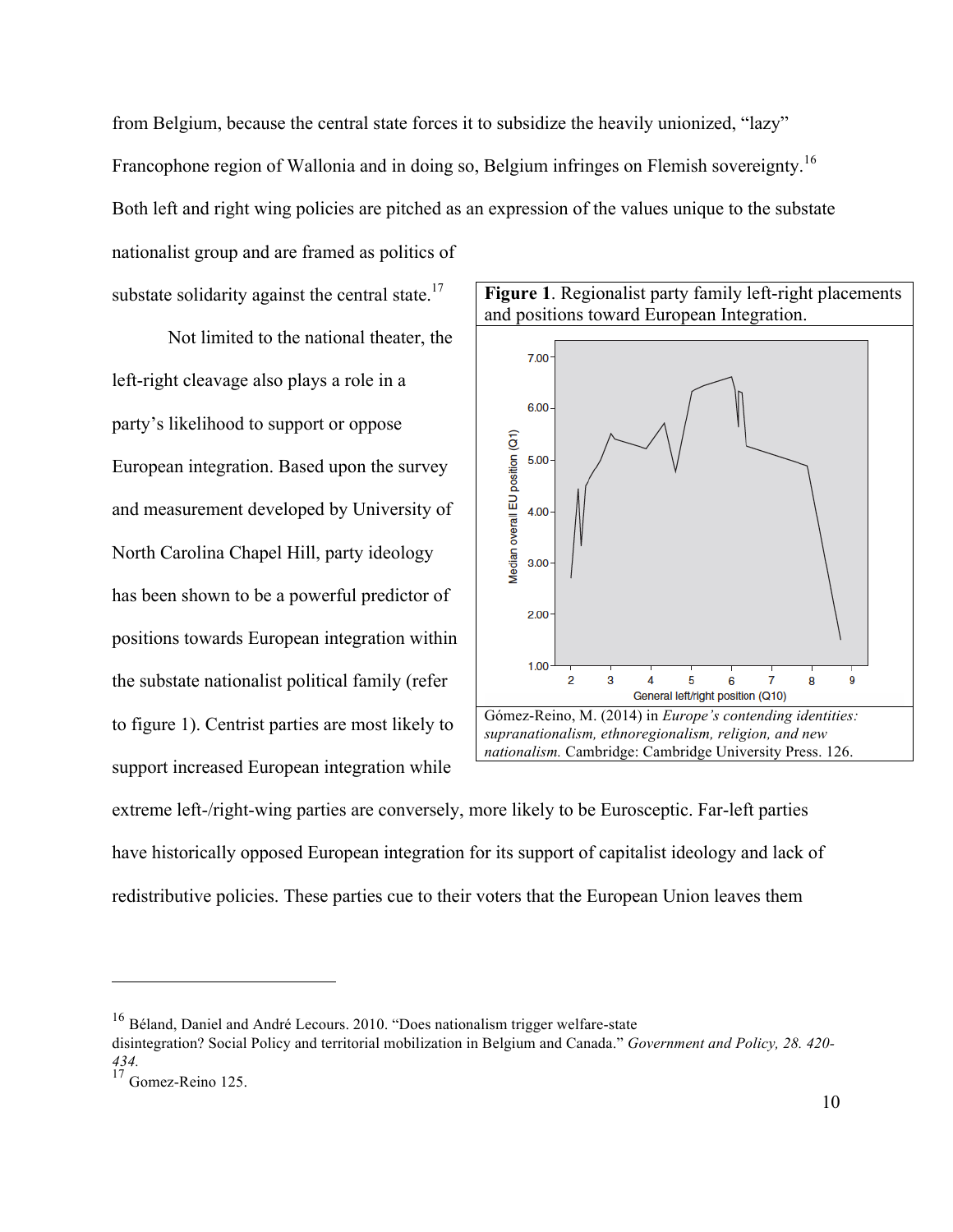more economically insecure and vulnerable to captialist predation.<sup>18</sup> Far-right parties have opposed the EU for its perceived threat to (sub)national social cohesion and trumpet their opposition as a defense of subnational soveriegnty.<sup>19</sup> One prominent political event, the Constitutional Treaty of 2005, caused Spanish substate nationalist parties to be evenly split in number in Spain's referendum on the Treaty; although all are pro-EU, left-wing parties voted against the Constitution and right-wing parties voted in favor.<sup>20</sup>

A geographic divide further underlines the differences within substate national party family; those of Western Europe are the most Eurosceptic and those of Eastern Europe are the most pro-European.<sup>21</sup> A proper explanation for this divergence falls outside the scope of this thesis. In brief, though, Central and Eastern European substate nationalists dreamt of a "return to Europe" after the fall of communism. For these parties, the European Union represents a tangible solution to the violence caused from centuries-old conflict over irredentist border skirmishes.<sup>22</sup> Substate nationalist parties from the former Soviet Union satellites states still hold that the European Union is the best vehicle through which to maintain European cohesion while also aiding substate nationals peacefully pursue self-determination. With all of these schisms within the EU-level party family, it bears keeping in mind that many parties are on an increasingly pro-European or Eurosceptic trajectory, continuously evolving and transforming their position on European integration.

<sup>&</sup>lt;sup>18</sup> De Vries, Catherine and Erica E. Edwards. 2009. "Taking Europe to its Extremes: Extreme Parties and Public Euroscepticism". *Party Politics*, 15:1, 22.

<sup>&</sup>lt;sup>19</sup> De Vries and Edwards. 22.<br><sup>20</sup> Gomez-Reino127.

<sup>&</sup>lt;sup>21</sup> Gómez-Reino, M. 2014, in *Europe's contending identities: supranationalism, ethnoregionalism, religion, and new nationalism. Cambridge: Cambridge University Press, 130* 

<sup>&</sup>lt;sup>22</sup> Keating, Michael. 2004. "European Integration and the Nationalities Question". *Politics and Society*, 32:3, 372.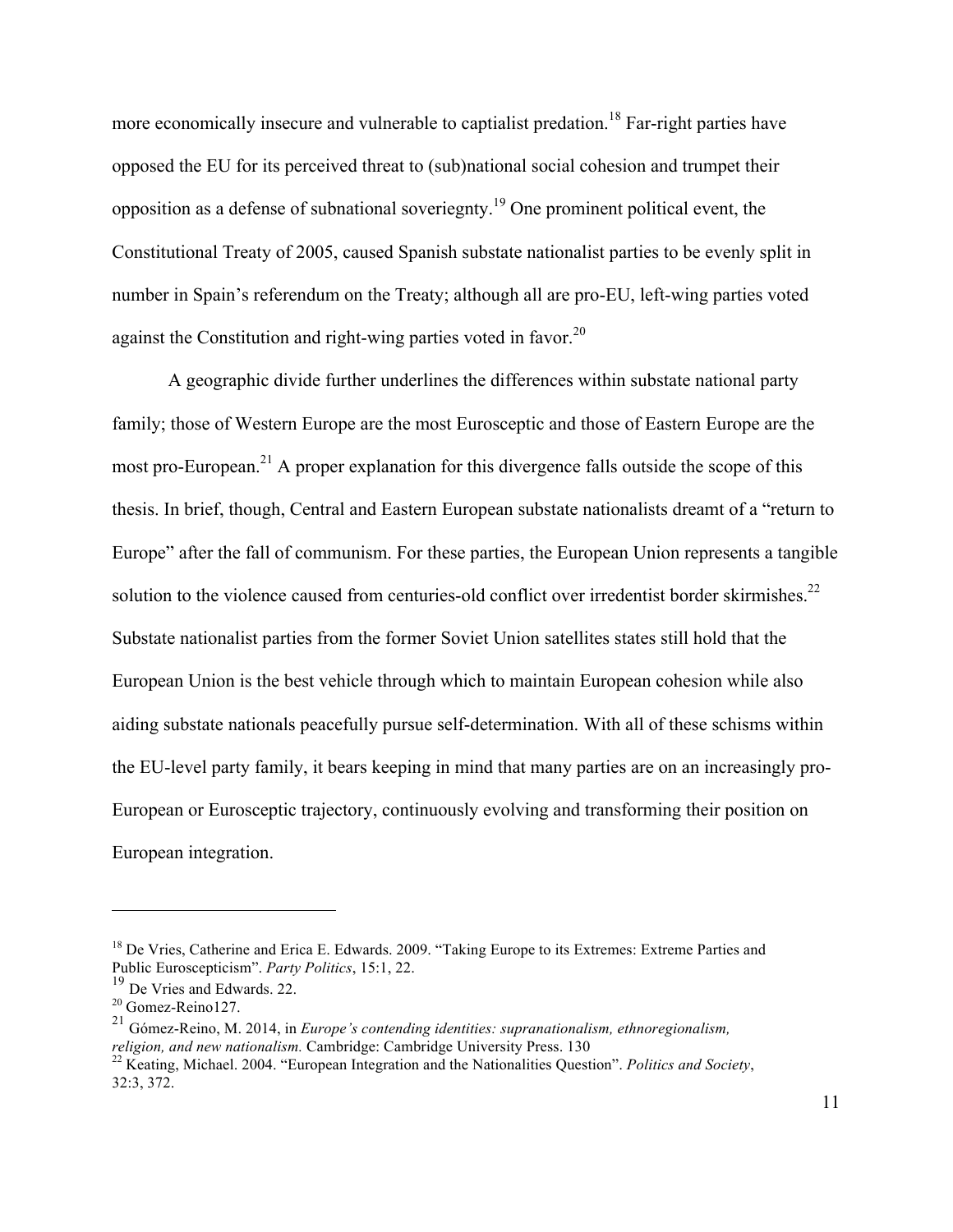#### **1.4 Disagreements in the Literature**

 $\overline{a}$ 

In the hopes of understanding these multiple intra-party family nuances, researchers have employed various methodologies, though this has at times produced contradictory results. In decade following the first study on EU-level party families and European integration<sup>23</sup> (1996), both qualitative and quantitative political science studies agreed that the substate nationalist party family was "unambiguously and unanimously" supportive of European integration.<sup>24</sup> At the turn of the millennium, as demonstrated by De Winter and Gomez-Reino (2002), "almost all ethnoregionalist parties defend European integration" and that the EU party family "has produced a new political agenda reflecting the Europeanization of party goals".<sup>25</sup> Jolly (2007, 2014) reaffirmed the pro-European position of substate nationalist parties through a quantitative analysis.

Qualitative approaches to this intersection of EU integration and substate nationalism portray a more strained relationship. Massetti (2009) contends a qualitative categorization illuminates the nuanced reality that substate nationalist parties are not as monolithically supportive of increased European integration as Jolly (2014) asserts. Massetti (2009) temporally divides the party family's position on the EU into three distinct phases of EU development: the European Economic Community market-focused era in the 1950-1970s; the social policy era associated with the birth of the European Union in the1980s and 1990s; and finally the

<sup>23</sup> Lynch, Peter. 1996. *Minority Nationalism and European Integration.* Cardiff: University of Wales Press. <sup>24</sup> Hix, Simon and Christopher Lord. 1997. *Political Parties in the European Union.* London: Macmillan, 27.

 $25$  De Winter, Lieven and Margarita Gomez-Reino Cachafeiro. 2002. "European Integration and Ethnoregionalist Parties". *Party Politics*, 8:4, 497.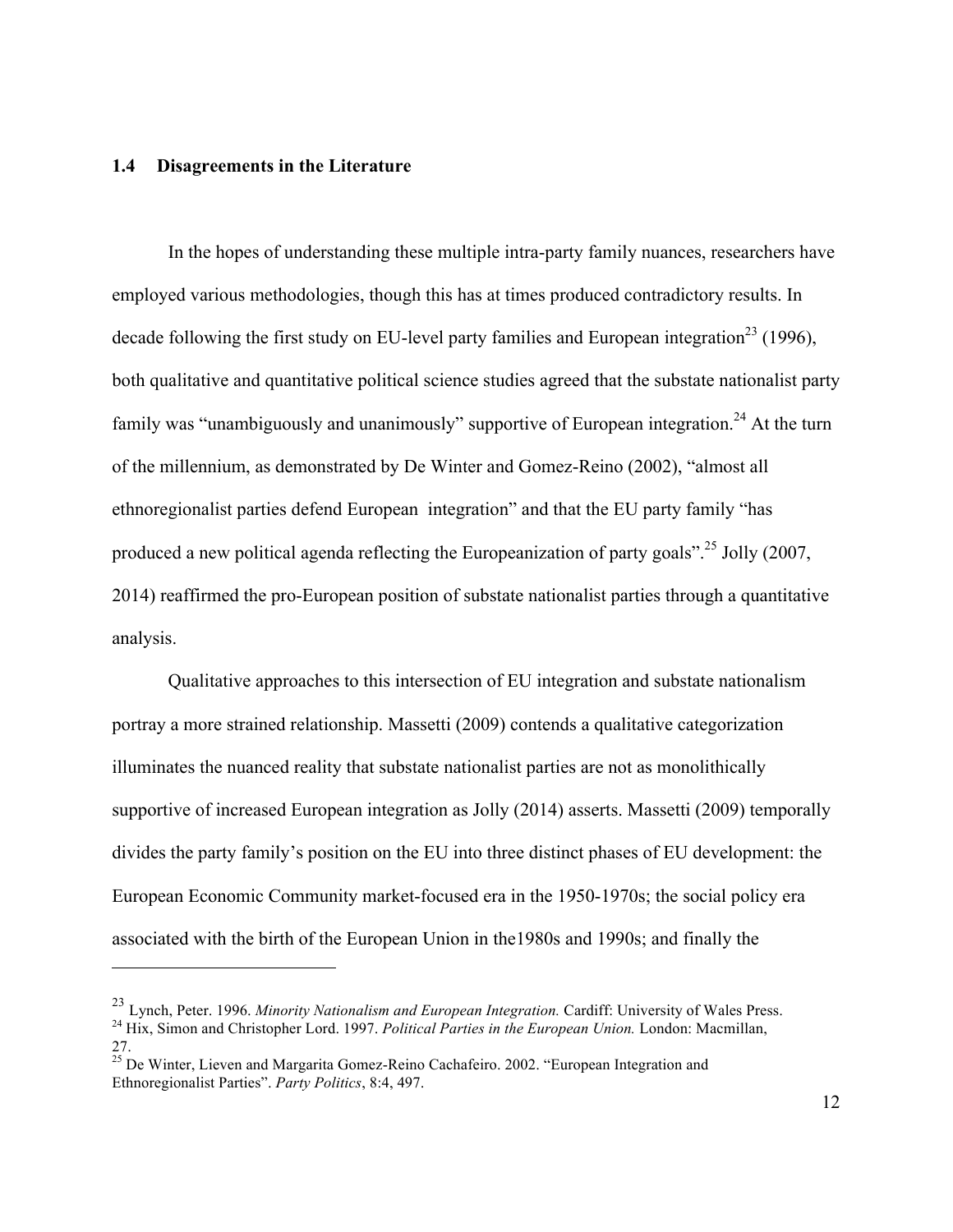constitutional and neo-liberal EU from the 2000s until present-day (see Table 1).

The precursor to the European Union was the European Economic Community which

was established to accomplish two objectives: 1) prevent another devastating war between European powers; and 2) facilitate economic growth. The Treaty of Rome was signed in 1957 establishing the free movement of goods and workers, a common agricultural policy, a social fund for increasing employment, a common energy policy, the European Commission, and much more. The European Economic Community had little desire and even less directive to involve itself in the internal

| Table 1. Phases of EU development.                                                                                                          |                                                                                                                                                                           |                                    |                                                                                             |  |
|---------------------------------------------------------------------------------------------------------------------------------------------|---------------------------------------------------------------------------------------------------------------------------------------------------------------------------|------------------------------------|---------------------------------------------------------------------------------------------|--|
|                                                                                                                                             | Pro-integration                                                                                                                                                           | No Position or<br>ambiguous        | Against<br>integration                                                                      |  |
| First phase:<br>economic and<br>free-market<br>Europe (1950s-<br>70s)                                                                       | CSU, UV, SVP,<br>FDF, VU, RW,<br>UVP, SDLP                                                                                                                                |                                    | CNP, PC, SF,<br>UUP, DUP                                                                    |  |
| Second phase:<br>progressive<br>and regional<br>Europe (1980s-<br>90s)                                                                      | SNP, SDLP, CSU<br>ERC, EA, OC,<br>RW, UVP, CHA,<br>PA, CiU, FDF,<br>UM, CDN, UV,<br>PRC, PR, VU,<br>PNV, SVP, CC,<br>UPN, UnV, LN<br>(1990-98), PAR,<br>PSd'Az, UPC (90s) | BNG (1990s),<br><b>UPC</b> (1980s) | HB-Ba, SF,<br>PDS, BNG<br>$(1980s)$ , VB, dF<br>UfS, DUP, LT,<br>LN (since 1998)<br>UUP, EE |  |
| Third phase:<br>constitutional,<br>progressive,<br>and neo-liberal<br>Europe $(2000s)$                                                      | SDLP, PA, UM,<br>CDN, UV, FA,<br>PRC, PR, CC,<br>SVP, UPN, PAR,<br>MpA                                                                                                    | PC, CSU,<br>PNV, CiU, LN<br>(2008) | HB-Ba, SF,<br>BNG, VB, dF,<br>UfS, DUP, LT,<br>LN, UUP, ERC<br>EA, SNP, Ar,<br><b>CHA</b>   |  |
| Massetti, Emanuele. 2009. "Explaining Regionalist Party Positioning in a<br>Multi-dimensional Ideological Space: A Framework for Analysis." |                                                                                                                                                                           |                                    |                                                                                             |  |

affairs of member states. Thus, substate nationalist parties either supported or opposed European integration for its nearly complete focus on market economies. During the second period, the European Regional Development Fund was reformed in 1983 to increase funding to less economically developed regions in the European Economic Community.26 The substantial funding and the creation of the European Committee of the Regions signaled in a symbolic and tangible manner that the European Union (formerly EEC) was an ally for the peoples of its *Regional and Federal Studies*, 19:4-5, 521.

regions. Thus, many substate nationalist parties allied themselves with the politics of European

 $26$  EU Factsheet p 8.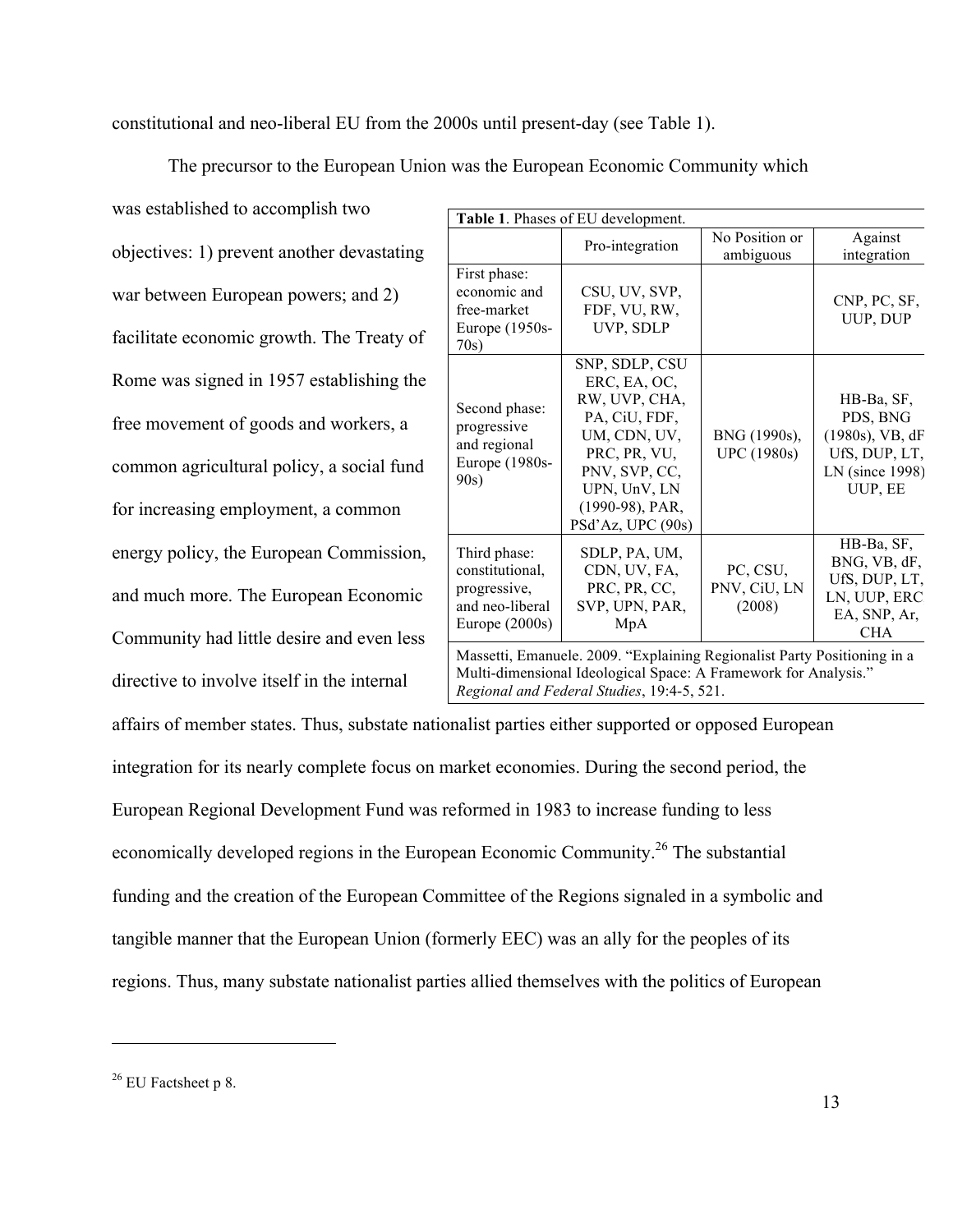integration in the hopes of furthering what they believed to be a "Europe of the Regions".27 However, at the start of the new millennium a new phase in European integration commenced, one that has redirected funding from Western regions to the new Eastern European member states and committed itself to a European Union of constitutions.

The current European Union constitution, the Treaty of Lisbon of 2007, gave the EU a voice in foreign policy through the office of the High Representative, made the Charter of Fundamental Rights legally binding, and created various democratically elected institutions with enhanced authority.<sup>28</sup> Europe of the Regions appeared to be replaced with a supranational bureaucratic and legal network settling on top of the nation-state, furthering the subsidiary position of the region. For the first time, the European Union asserted supremacy over nationstates. Some substate nationalists now saw their national groups as caught in both the nationstate and in the EU. Subsequently, this third period thus witnessed a "dramatic reduction in prointegration parties and a substantive increase in anti-integration ones, so that the regionalist party family is evenly divided"<sup>29</sup> Interestingly, center-left substate nationalist parties have taken a Eurosceptic turn, while center-right and mainstream right parties have remained largely supportive of additional integration.<sup>30</sup> Unlike previous studies, Massetti (2009) analyzes the largely unaccounted for center-periphery cleavage as a factor in support or opposition to European integration (see Table 2). It is through his qualitative categorization of the time periods that Massetti finds that "the majority of autonomist parties still support European integration,

<sup>27</sup> Massetti, Emanuele and Arjan H. Schakel 2016, in *Handbook on Cohesion Policy in the EU.* "Buying Support for Europe: The Impact of Cohesion Funds on Regionalist Parties' Positions on European Integration". Northampton: Edward Edgar Publishing 9.<br><sup>28</sup> EU factsheet http://www.europarl.europa.eu/ftu/pdf/en/FTU 1.1.5.pdf.

<sup>&</sup>lt;sup>29</sup> Massetti, Emanuele. 2009. "Explaining Regionalist Party Positioning in a Multi-dimensional Ideological Space: A Framework for Analysis." *Regional and Federal Studies*, 19:4-5, 521.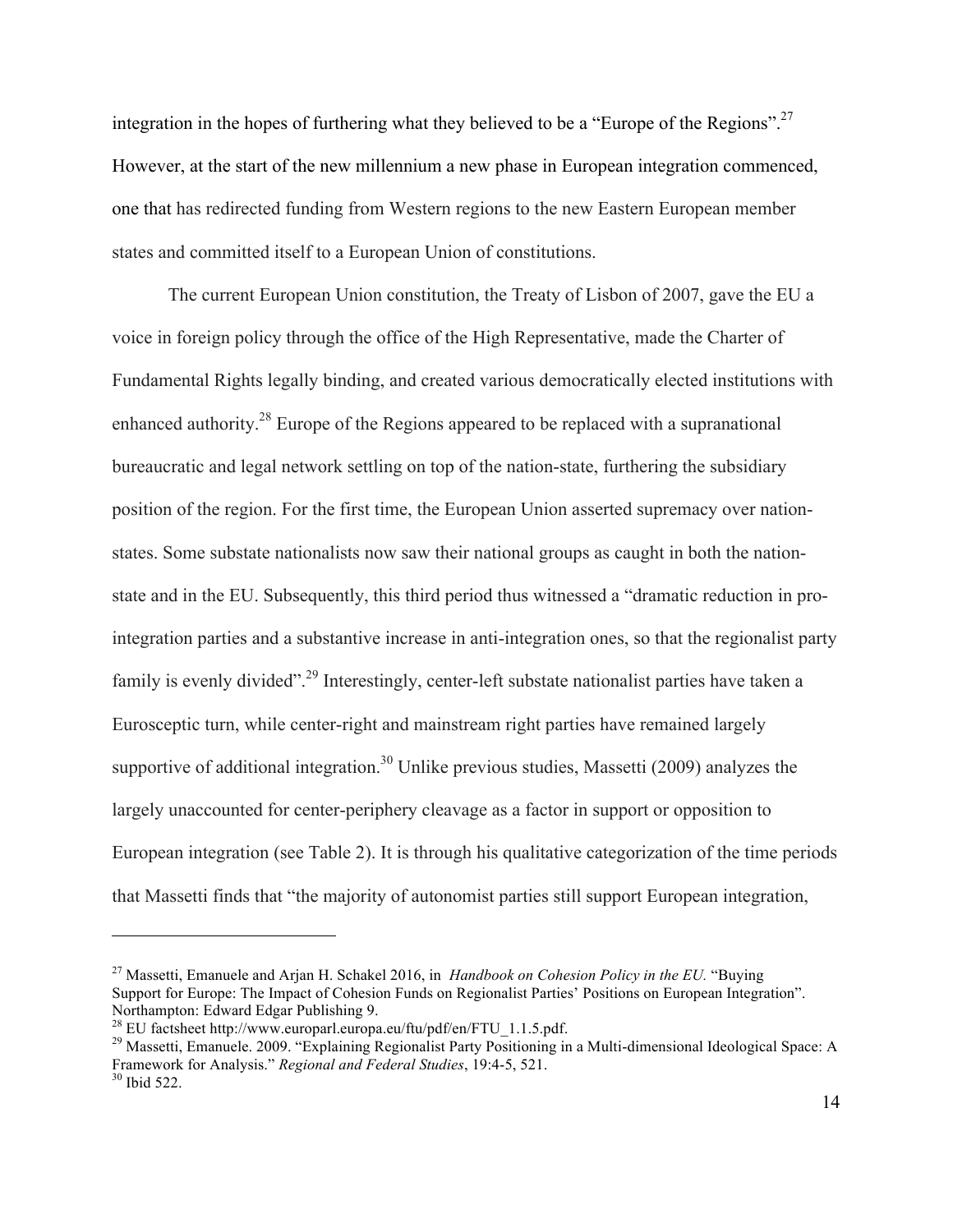while the overwhelming

majority of secessionist parties have opposed it in recent years". <sup>31</sup> The extremity of the substate party's position on the center-periphery cleavage may be a by-product of the left-right cleavage as much of the literature implicitly or

explicitly assumes. However,

| Table 2. Regionalist Party Positioning on centre-periphery dimension on European |            |             |                     |              |              |
|----------------------------------------------------------------------------------|------------|-------------|---------------------|--------------|--------------|
|                                                                                  |            |             | integration (2000s) |              |              |
|                                                                                  | Autonomist | Autonomist  | Secessionist        | Secessionist | Secessionist |
|                                                                                  | (moderate) | (assertive) | (ambiguous)         | (committed   | (violent)    |
| Against                                                                          |            | PDS, LN,    | BNG, ERC            | SNP, EA,     | HB-Ba        |
| further                                                                          |            | DUP,        |                     | VB, SF, dF,  |              |
| integration                                                                      |            | UUP, LT,    |                     | UfS, Ar      |              |
|                                                                                  |            | <b>CHA</b>  |                     |              |              |
| No                                                                               |            | LN(2008),   | PNV, SG             | PC           |              |
| position,                                                                        |            | CSU, CiU    |                     |              |              |
| ambiguous,                                                                       |            |             |                     |              |              |
| or deeply                                                                        |            |             |                     |              |              |
| divided                                                                          |            |             |                     |              |              |
| In favor of                                                                      | PSd'Az.    | UV, FA,     |                     | SDLP,        |              |
| further                                                                          | PA, PAR,   | CDN, SVP    |                     | $N-VA$       |              |
| integration                                                                      | PRC, PR,   |             |                     |              |              |
|                                                                                  | MpA, UM,   |             |                     |              |              |
|                                                                                  | CC, UPN    |             |                     |              |              |
|                                                                                  |            |             |                     |              |              |
| Recreated from: Massetti, Emanuele. 2009. "Explaining Regionalist Party          |            |             |                     |              |              |
| Positioning in a Multi-dimensional Ideological Space: A Framework for Analysis." |            |             |                     |              |              |
| Regional and Federal Studies, 19:4-5, 521.                                       |            |             |                     |              |              |

Massetti (2009) concedes that such a simple dismissal of this important cleavage ignores that several secessionist parties have critiqued the EU for its constitutional structure after the EU constitution (2005) and Lisbon Treaty (2007) were signed. These particular parties expressed that an increasingly politically integrated Europe would raise additional obstacles for a secessionist project. In other words, to secede from the nation-state yet remain a member of a further integrated European Union would be akin to leaping out of the frying pan and into the fire.

 $31$  Ibid 523.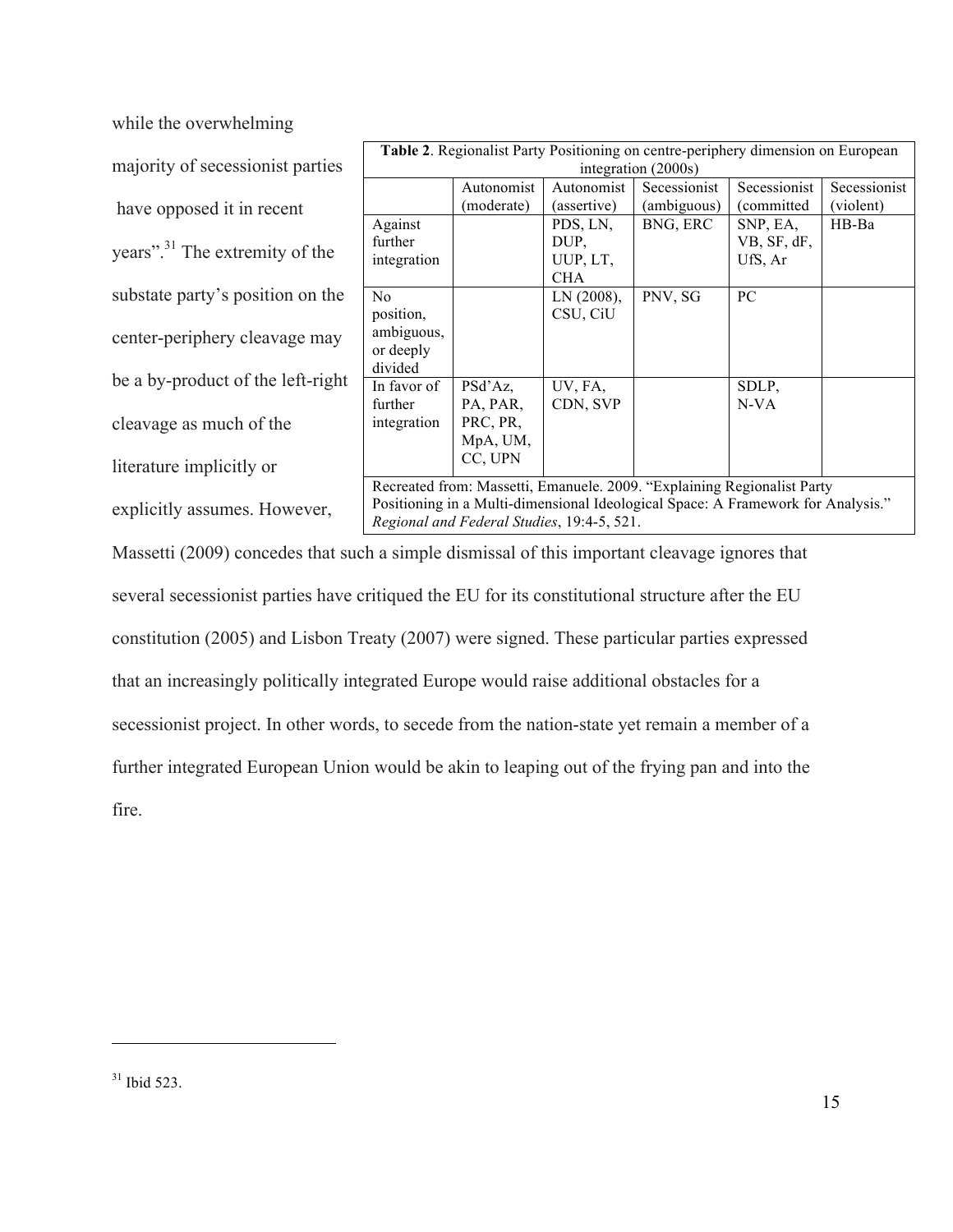### **Chapter 2: Data and Methodology**

 $\overline{a}$ 

This thesis posits that a logical manner to investigate a political party's stance toward European integration is to examine how it discusses the issues with voters. Conveniently, political parties publish election manifestos before each election, with few exceptions, in which they express their position on salient issues in great detail. Implicit in the choice to examine parties' manifestos is to examine cues made by political elites to influence the voting masses through the political party apparatus. The rich body of political psychology literature, which addresses elite cues, is grounded on Philip Converse's seminal work, *The Nature of Belief Systems in Mass Publics*. He theorized that the political masses are largely "innocent" or free from the long arc of political ideology. However, "elite decisions over time can depend in a vital way upon currents in what is loosely called 'the history of ideas'" and that these decisions "in turn have effects upon the mass of more common citizen".<sup>32</sup> Hence, political parties have a vital role to play in political discourse and great authority in how the masses participate in politics. Since Converse (2006), political science has added nuance to the analysis of elite cues and information diffusion for mass political decision-making. One point of agreement amongst these studies is that "mass publics frequently use cognitive shortcuts or information cues in order to determine their views on relatively unfamiliar objects", with many of the cues being the opinions proffered by trusted political elites.<sup>33</sup> In fact, Sanders and Toka  $(2013)$  demonstrated that the cue given by the political party a voter supports has the most influence on that voter's political

<sup>32</sup> Converse, Philip E. 2006. "The Nature of Belief Systems in Mass Publics (1964)". *Critical Review*, 18:1- 3, 66.

<sup>&</sup>lt;sup>33</sup> Sanders, David and Gabor Toka. 2013. "Is anyone listening? Mass and elite opinion cueing in the EU". *Electoral Studies*, 32:1, 23.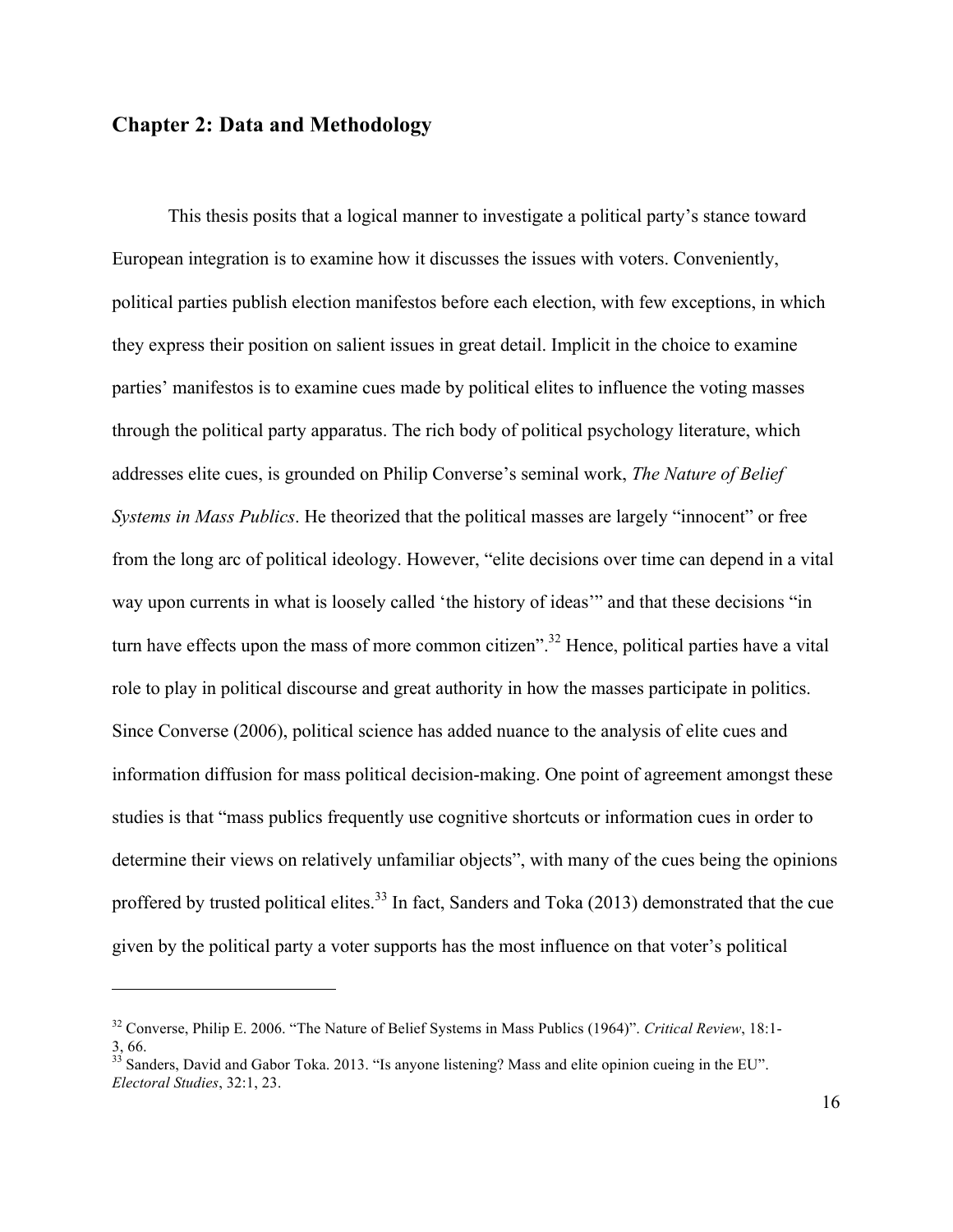position.<sup>34</sup> Furthermore, Peterson et al. (2010) argue that political competition during an election campaign can frame issues in a manner that best illuminates the connection between the voter's value orientation and the political position agreed upon by the political party.<sup>35</sup> However, the information diffused from elites to the masses is not always unified. When elites break with the consensus that European integration is a net benefit for their voters, euroscepticism emerges.<sup>36</sup> Subnational political arenas are potentially fertile ground for euroscpeticism to flourish.<sup>37</sup> Hence, an analysis of party manifestos will reveal if substate nationalist parties are mostly signaling their voters to support European integration or oppose it, and in which contexts there might be a relationship between substate nationalism and European integration.

The Comparative Manifesto Project's (CMP) European Election Studies 1979-2014 dataset has analyzed every party manifesto published by a substate nationalist party that has earned a seat in the European Parliament. It provides unique opportunities for the analysis of substate national political parties within the European Union - thirty-three to be exact.<sup>38</sup> Substate nationalist parties, due to their regionally based constituencies and corresponding lack of nationwide elector appeal, often have fewer elected officials than the parties of the traditional left and right. Thus, few datasets include substate nationalist parties, let alone a number as large as thirtythree. The Euromanifesto Studies data not only provides researchers with cross-sectional data for distinct elections, but also is a compilation of longitudinal data on party manifestos concerning a

<sup>&</sup>lt;sup>34</sup> Sanders and Toka, 23.<br><sup>35</sup> Peterson, Michael Bang, Rune Slothuus, and Lise Togeby. 2010. "Political Parties and Value<br>Consistency in Public Opinion Formation". *The Public Opinion Quarterly*, 74:3, 546.

<sup>&</sup>lt;sup>36</sup> Hooghe, Liesbet and Gary Marks. 2005. "Calculation, Community, and Cues". *European Union Politics*, 6:4, 437.

<sup>&</sup>lt;sup>37</sup> Hooghe and Marks, 437.

<sup>38</sup> Schmitt, Hermann, Daniela Braun, Sebastian A. Popa, Slava Mikhaylov, and Felix Dwinger. 2016. *European Parliament Election Study 1979-2014, Euromanifesto Study. GESIS Data Archive, Cologne. ZA5102, Data file Version 2.0.0, doi: http://dx.doi.org/10.4232/1.12830*. 7.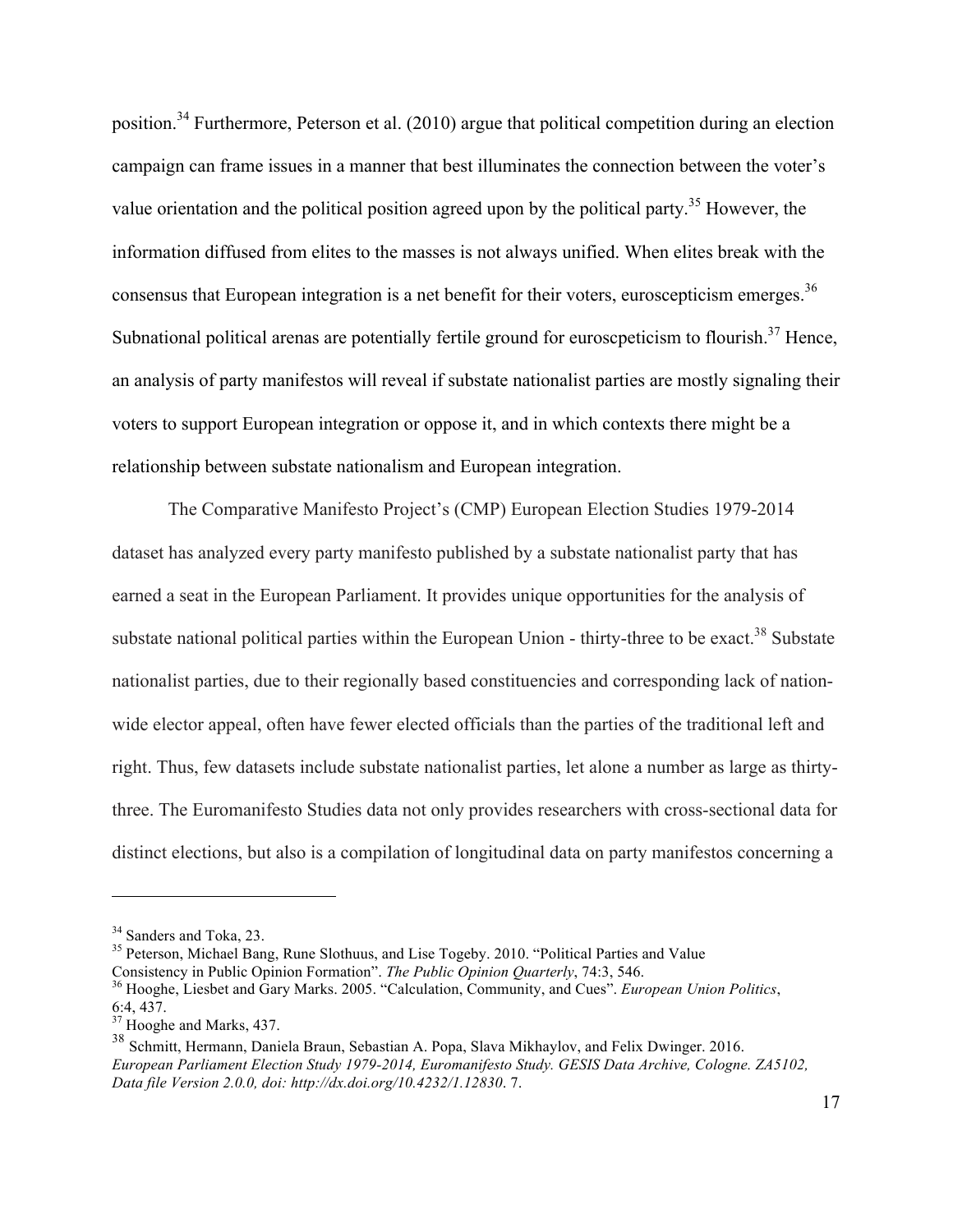comprehensive list of salient political issues. Political scientists utilize the Euromanifesto Studies data as manifestos "reflect indicators of issue emphases and policy position at a certain point in time".<sup>39</sup> As it is compiled in longitudinal fashion, researches are able to analyze changes in these indicators from one election to the next, adding depth to the understanding of electoral politics in numerous political theaters. In addition to measuring policy position and issue emphasis, the Euromanifesto Studies lays a common framework from which to measure parties from different ethnic, cultural, and geographical contexts. Ultimately, the Euromanifesto Study is a valuable source of information for political parties, and for substate nationalist variants in particular.

The Euromanifesto Studies measures arguments within the manifesto by breaking up the document into comprehensible quasi-sentences.40 Each quasi-sentence can have one or multiple arguments corresponding to one or more salient political issues. For example, the following sentence contains two arguments: "we make a stand for a more democratic Europe with more rights for the European Parliament". One argument supports for more forms of democratic input for the European Union and the second argument advocates for increased powers for the European Parliament. Both arguments, as they are positive for their respective indicator variables, increase the positive measurement. Negative arguments, such as one that calls for a decrease in European Parliament rights, would increase the negative measurement for the variable concerned with an expansion of European Parliamentary powers. To be clear, these are two separate measurements for the same indicator variable. This is useful as some political issues are quite complex. A party may want the European Parliament to have more authority over a variety of policy areas, but may want it to have less or no right to interfere in agricultural policy.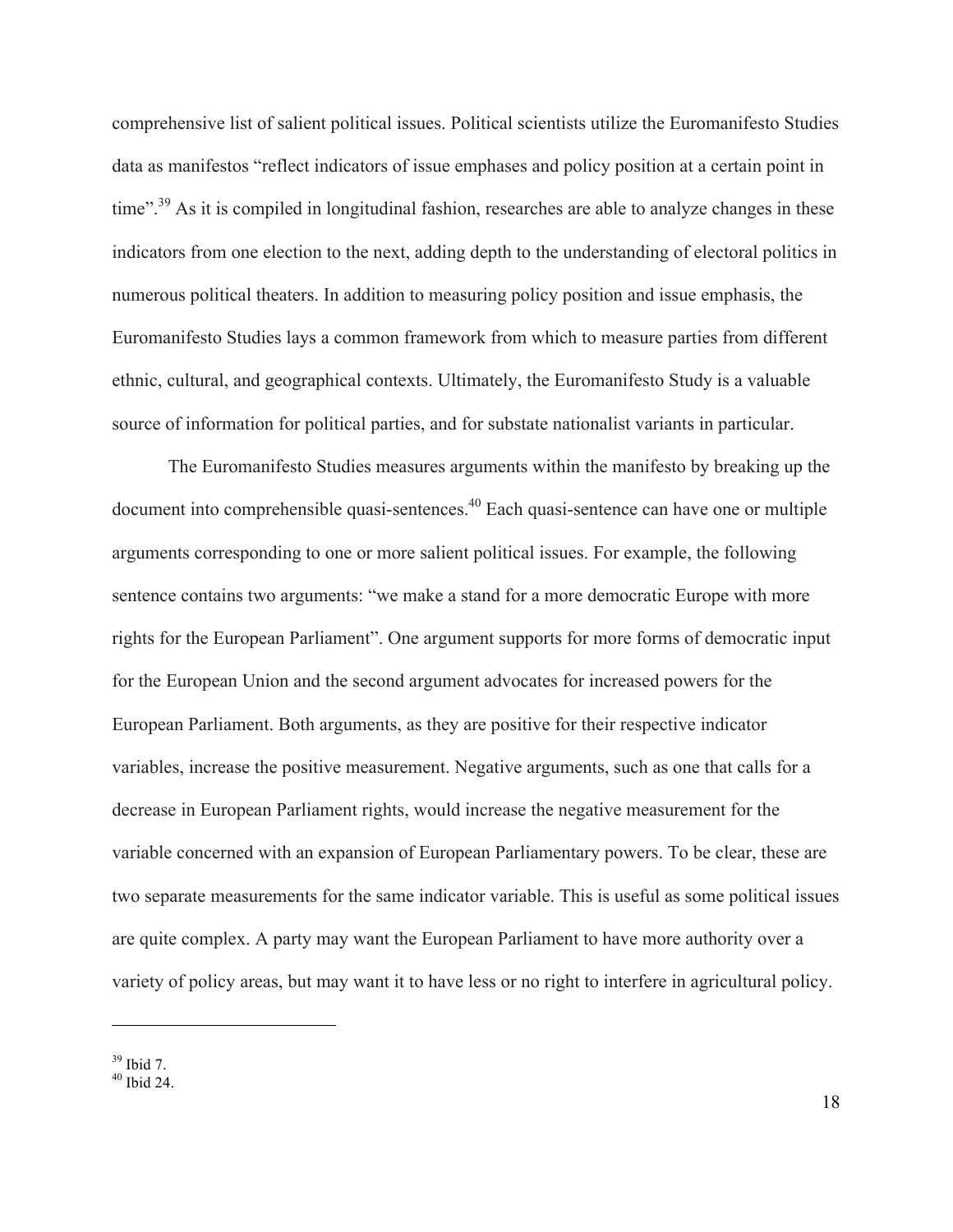Though some other indicator variables are composite measurements, which will show the net measurement of positive and negative arguments. One such variable is the left-right composite variable. All relevant indicator variables for left and right wing ideological differences are added together to produce the net left or right leaning tendency of the party from a particular manifesto. Finally, the Euromanifesto Studies also divide arguments into their corresponding national and European levels. For the analysis in this thesis, one can analyze a substate nationalist party's stance towards decentralization at both its national context and for the European Union. Ultimately, the Euromanifesto Studies 1979-2014 dataset is rich in comprehensive information and measures the data so an analysis can be flexible and precise in regards to the concerned variables.

That is not to say that the CMP data is not without potential sources of error. Given its prominence in political science election research the CMP has come under scrutiny for a variety of conceivable and verifiable faults. The manifestos themselves are a major source of concern for researchers. Volkens (2007) contends that "not every party publishes an election program, secondly, not all policy areas are mentioned in all of the programs, and, thirdly, many programs are short".<sup>41</sup> Gemenis (2013) also warns that "third-party users of the CMP data should be aware that the estimates are often based on the coding of proxy documents and should discuss whether this has implications for their inferences".<sup>42</sup> The inclusion of proxy documents when party manifestos are unavailable or are not produced is problematic for its potential to skew the data. In one illustrative case, researchers found that had the CMP coded speeches made by Greek

<sup>&</sup>lt;sup>41</sup> Volkens, Andrea. 2007. "Strengths and Weaknesses of approaches to measuring policy positions of parties." *Electoral Studies*, 26:1, 109.<br><sup>42</sup> Gemenis, Kostas. 2013. "What to Do (and Not to Do) with the Comparative Manifestos Project Data".

*Political Studies*, 61:1, 9.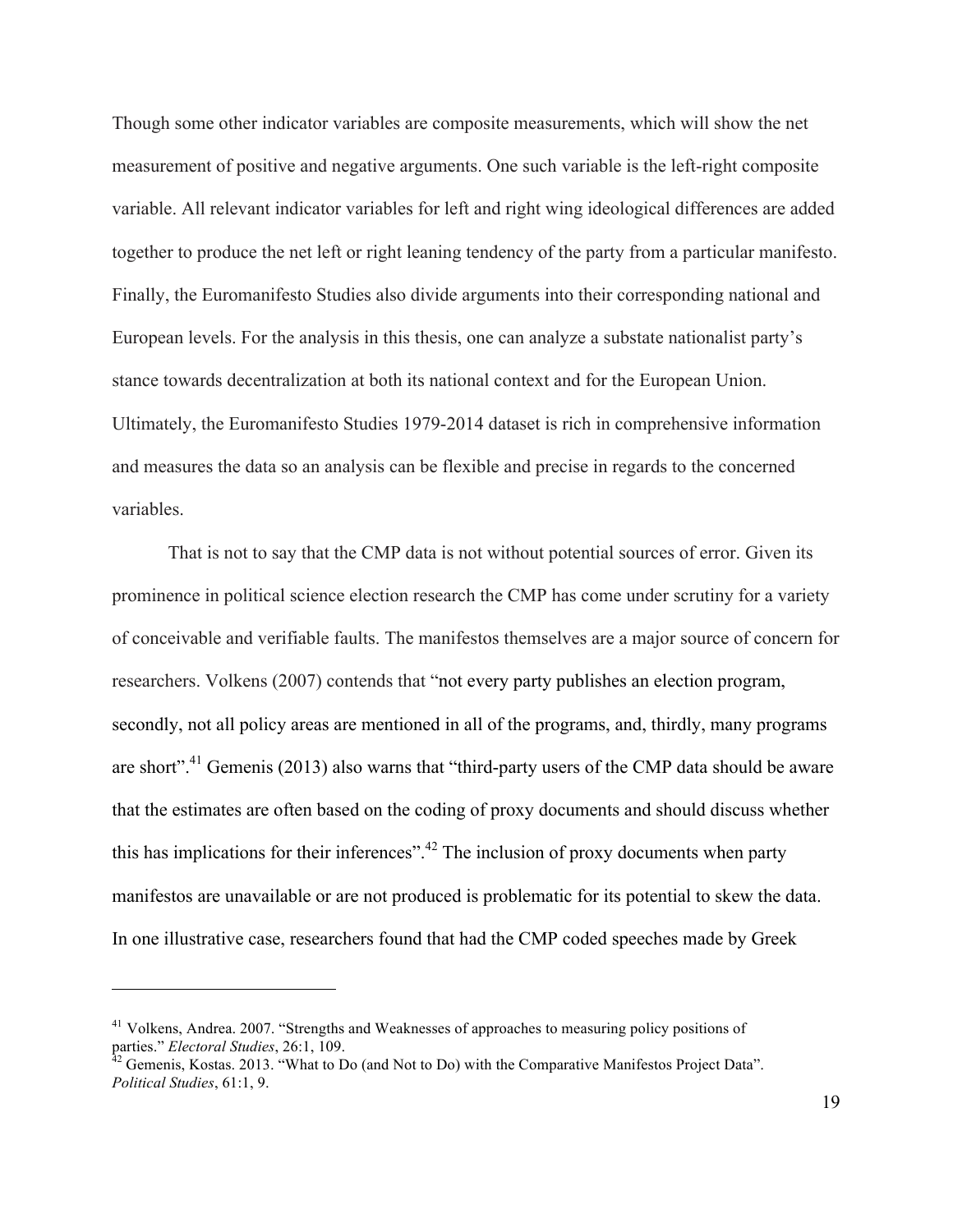PASOK party leaders in place of the party's manifesto, the results would have shifted to the by 20 points to the center.<sup>43</sup> The parties concerned in this thesis have all published manifestos in each election in which they competed. The Euromanifesto study's approach to which parties are relevant has the potential to exclude parties, some of which garner significant popularity and yet fail to win a seat in the European Parliament. These excluded parties participate in the political conversation, influencing mainstream and "niche" parties alike during the electoral campaign.<sup>44</sup> Furthermore, researchers using the Euromanifesto Study recognize that "problems arising from coding error are not solved by using the CMP's aggregate left and right categories or the additive scale constructed from these".<sup>45</sup> Often times only one coder is responsible for the coding of a manifesto;<sup>46</sup> the average correlation for a coder, after receiving training, with a master copy is 0.83.<sup>47</sup> In acknowledging this potential source of error in the dataset, this thesis will build upon pre-existing work in the literature. The general trends and relationships found through time series regression analysis will be situated within the parameters of the already existing body of knowledge produced by scholars in the field.

<sup>&</sup>lt;sup>43</sup> Gemenis 8.<br><sup>44</sup> For a more in depth discussion of this point, refer to: Meguid, Bonnie M. 2005. "Competition between Unequals: The Role of Mainstream Party Strategy in Niche Party Success". *American Political Science Review* (99): 347-359.<br><sup>45</sup> Mikhaylov, Slava, Michael Laver, and Kennet R. Benoit. 2012. "Coder Reliability and Misclassification

in the Human Coding of Party Manifestos". *Society for Political Methodology*, 20:1, 90.<br><sup>46</sup> Volkens 115.<br><sup>47</sup> Volkens 118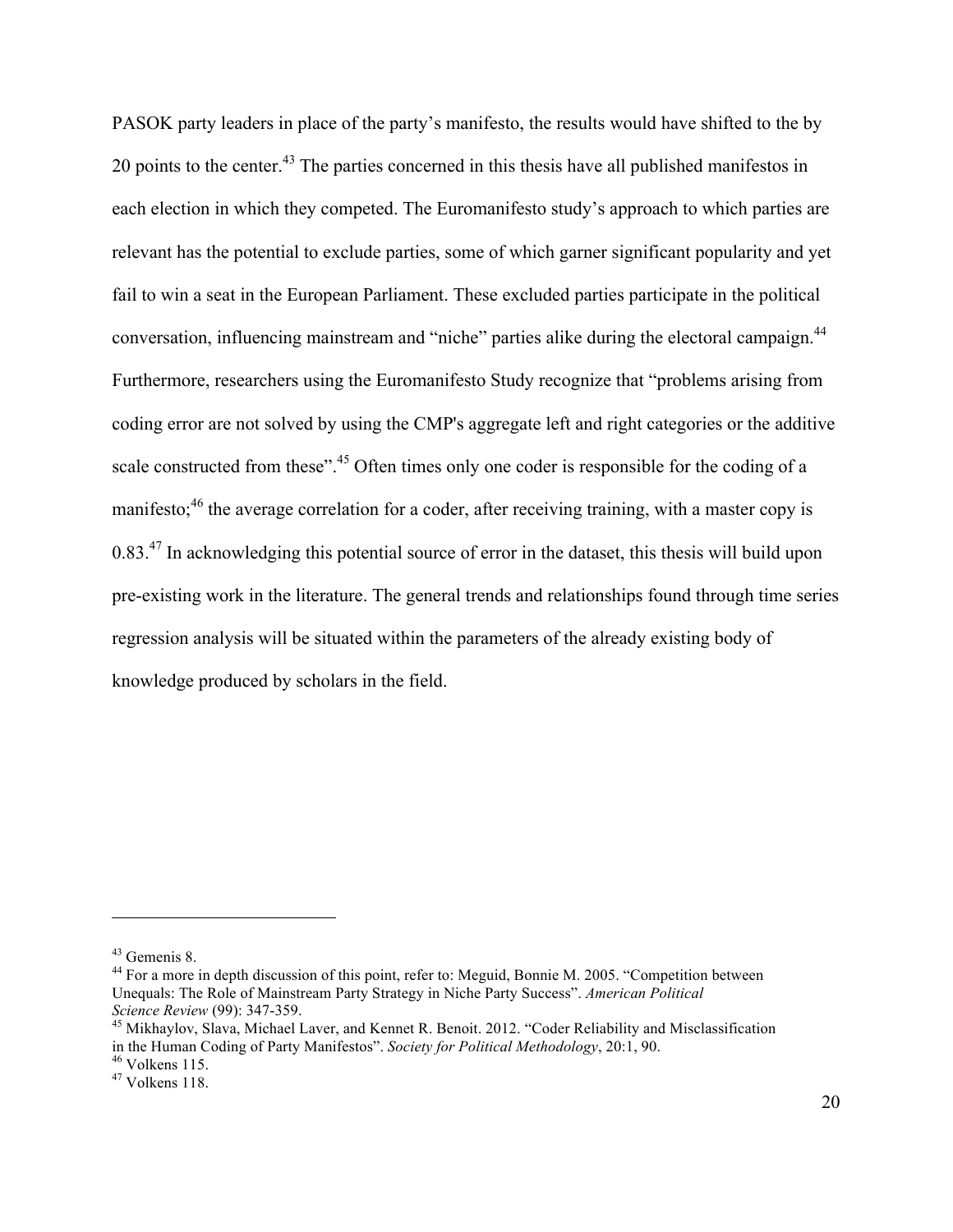#### **2.1 Variables**

In the aim of discerning generalizable relationships from amongst a large pool of observations - thirty-three political parties across nine elections spanning thirty-five years - time series regression is the most appropriate approach. It provides the flexibility to examine the interaction between political contexts specific to time periods within the data and political issues which continue to be significant across the time periods of interest. Furthermore, relationships found through regression analysis can be useful in complementing qualitative studies that offer causal claims through the comparative method or monograph approach. For the regression analysis of the relationship between substate nationalist parties and European integration one variable for decentralization, one variable for opposition to increased integration, and a composite variable for support and opposition to EU integration were chosen. Decentralization was measured by positive mentions of four concepts: territorial subsidiary principle; increased autonomy in policymaking or economics; support for local customs and symbols; and special consideration for sub-national areas.<sup>48</sup> European integration was measured in two variables. The first was a simple score given by the coder responsible for that party's manifesto analysis on the quantity of positive mentions of increasing the responsibilities and scope of power of the European Parliament and other institutions composing the European Union. The second variable measuring support for European integration was a net aggregate score of each variable measuring various European Union-related issues, such as expanding the power of the European Parliament, support for a European Union military, increased EU regulatory authority, etc. The

 $48$  Schmitt et al, 27.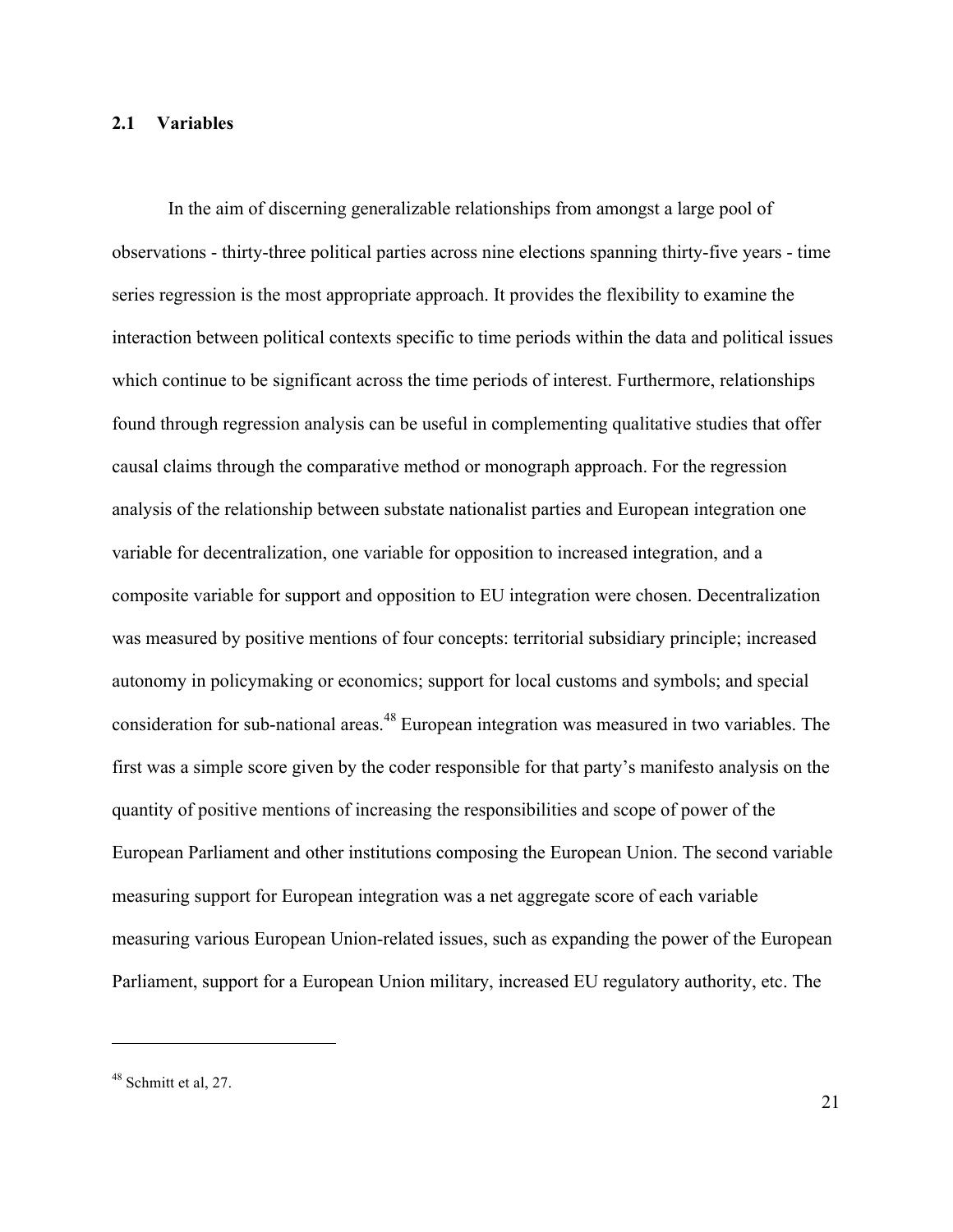measurement pertaining to euroscepticism is coder-assigned for general mentions of opposition to expanding the scope of European Union responsibilities and authority. The control variable of left-right extremity is a manipulated variable, which originally scored from -100 (left most score) to  $+100$  (right most score). The manipulated variable is the absolute value of the original measurement, rendering the manipulated measurement 0 to 100. This new measurement allows the regression analysis to measure the correlation between degree of extremity along the leftright political spectrum, consistent with the claim made by Jolly (2014) and Gomez-Reino (2014) that more centrist parties support European integration while more extreme parties oppose increase integration. Further control variables include each individual political party and each election year.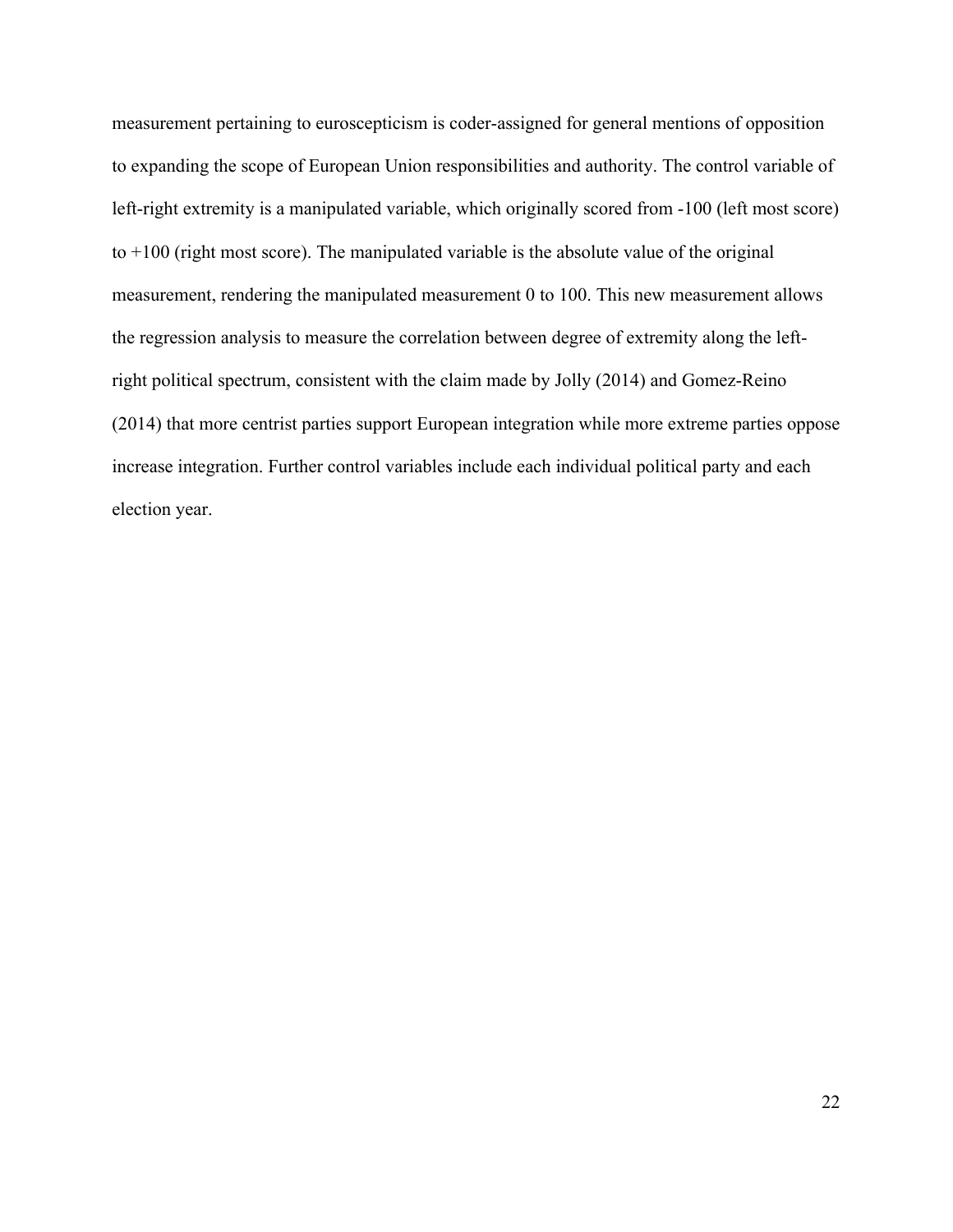# **Chapter 3: Results**

| <b>Table 3:</b> Fixed Effects Times Series Regressions                                                         |                  |                  |                  |             |             |             |
|----------------------------------------------------------------------------------------------------------------|------------------|------------------|------------------|-------------|-------------|-------------|
|                                                                                                                | Decentralization | Decentralization | Decentralization | Ideological | Ideological | Ideological |
|                                                                                                                | $(70s-80s)$      | $(80s-90s)$      | (2000s)          | Extremity   | Extremity   | Extremity   |
|                                                                                                                |                  |                  |                  | $(70s-80s)$ | $(80s-90s)$ | (2000s)     |
|                                                                                                                |                  |                  |                  |             |             |             |
| Support                                                                                                        | $-0.02$          | $-0.16$          | 0.11             | $-0.09$     | 0.009       | $-0.002$    |
| for                                                                                                            | (0.76)           | (0.16)           | (0.14)           | (0.13)      | (0.06)      | (0.06)      |
| Integration                                                                                                    |                  |                  |                  |             |             |             |
| Opposition                                                                                                     | $-0.29$          | $-0.04$          | $-0.02$          | 0.16        | $0.09*$     | 0.003       |
| to                                                                                                             | (0.58)           | (0.13)           | (0.11)           | (0.10)      | (0.05)      | (0.05)      |
| Integration                                                                                                    |                  |                  |                  |             |             |             |
| Composite                                                                                                      | 1.02             | $1.41**$         | 0.29             | $-1.63***$  | $-0.16$     | 0.15        |
| pro/anti                                                                                                       | (3.19)           | (0.69)           | (0.60)           | (0.56)      | (0.26)      | (0.26)      |
| EU score                                                                                                       |                  |                  |                  |             |             |             |
| <i>Note:</i> Values are fixed-effects time series regression coefficients; standard errors are in parentheses. |                  |                  |                  |             |             |             |

\*Statistically significant from zero at the 90% confidence interval. \*\* Statistically significant from zero at the 95% confidence interval. \*\*\*Statistically significant from zero at the 99% confidence interval.

Table 3 presents the results of a fixed effects time series regression for three different time periods corresponding to distinct periods in European Union development. The findings from party election manifestos corroborate the preexisting research in the field, though with some qualifications. The assertion put forward by Gomez-Reino (2014) and Jolly (2007, 2014) that European integration is primarily a centrist political project that elicits far-left and far-right opposition is confirmed. However, the periodization of the manifestos substantiates the work done by Massetti (2009). The variable for composite EU support and opposition and the simple coder variable for opposition to European integration capture and increased likelihood of a party opposing European integration the more ideologically extreme it is on the left-right political spectrum. More specifically, there is a strong relationship between opposition to EU integration and ideological extremity in the first period, prior to social and regional funding policies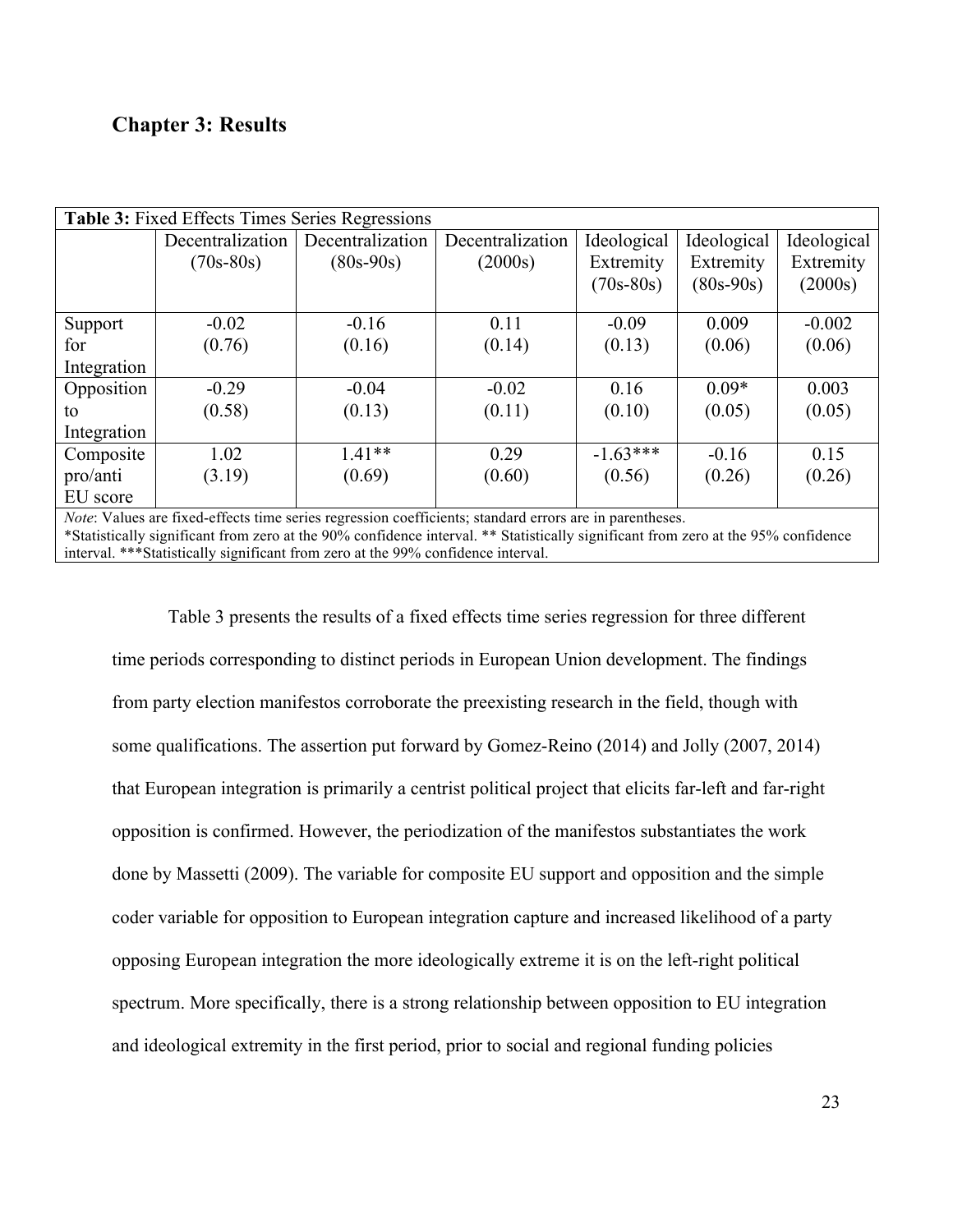implemented in the mid-1980s. During the second time period of the mid-80s until 2000, this same relationship exists, but it is much weaker. During this second period the variable for desired decentralization or self-government reflects a strong relationship between increased mentions for more decentralization at the member-state level and increased support for European integration. This suggests that substate nationalist parties did coalesce behind bolstering European Union both in voting records and in campaign rhetoric during the period of European Union social and regional policymaking. Interestingly, these relationships disappear during the current era of European integration. This lack of a statistically significant relationship with any of the three variables lends support to the causal claim put forth by Gomez-Reino (2014) and Massetti (2009): the shift in EU focus from redistributive regional funding to neoliberal economic policies and supranational constitutions provoked many substate nationalist parties to become Eurosceptic.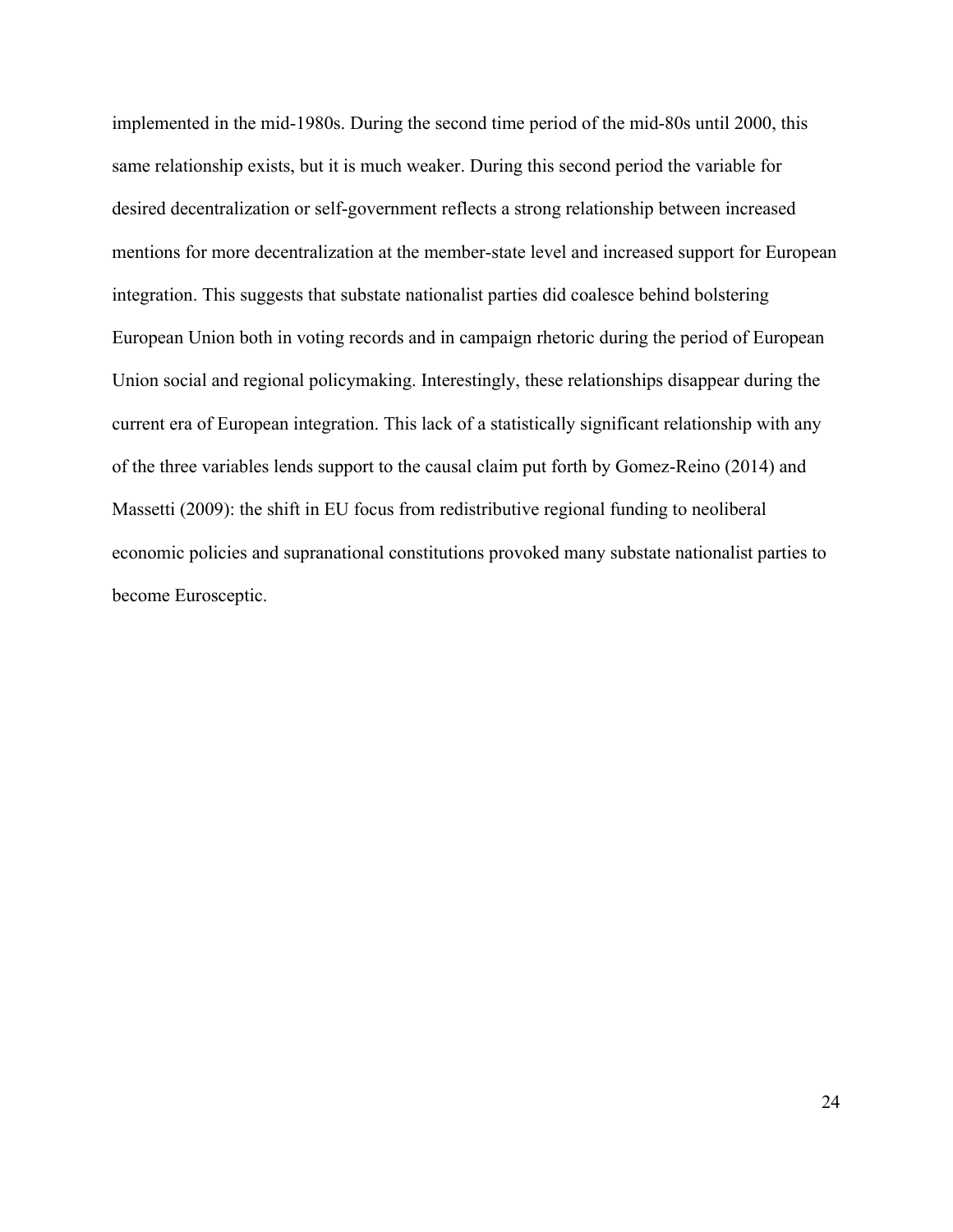### **Chapter 4: Conclusion**

Does a substate nationalist political party's desired degree of self-governance from its respective European Union member state affect its support for European integration at the European Parliamentary level of politics, and if so, how? The political science literature at the start of the new millennium was confident that substate nationalists were by and large supporters of increased European integration. The European Union appeared to be a natural ally for substate nationalists against nation-state centralists. If more power and authority were transferred to the supranational entity, then nation-state would be undermined, weakening the case for national unity and strengthening the potential for secession. An analysis of party manifestos in European Parliamentary elections from 1979 until 2014 appears to tell a much different story. Contrary to the consensus in the academic literature, only the mid 80s and the 90s experience any positive relationship between decentralization fervor and support for European integration. The other story that the analysis tells is that far-left and far-right substate nationalists were more likely to oppose European integration during the early years of the European Parliament. In the contemporary era, neither relationship exists. The loosely-knit party family of substate nationalists are divided in their support for European integration. Thus, the view that substate nationalists are staunch allies of the European Union is unfounded.

What does this imply for European integration? Firstly, one can reasonably concur that the European Union's current integration trajectory is causing eurosceptic parties to grow in number. The EU's foray into policy domains once left to the member-states is causing unrest. Voters can reward or punish governments at the national level for their actions and performance. Europeans can currently only directly elect members to the European Parliament, with arguably

25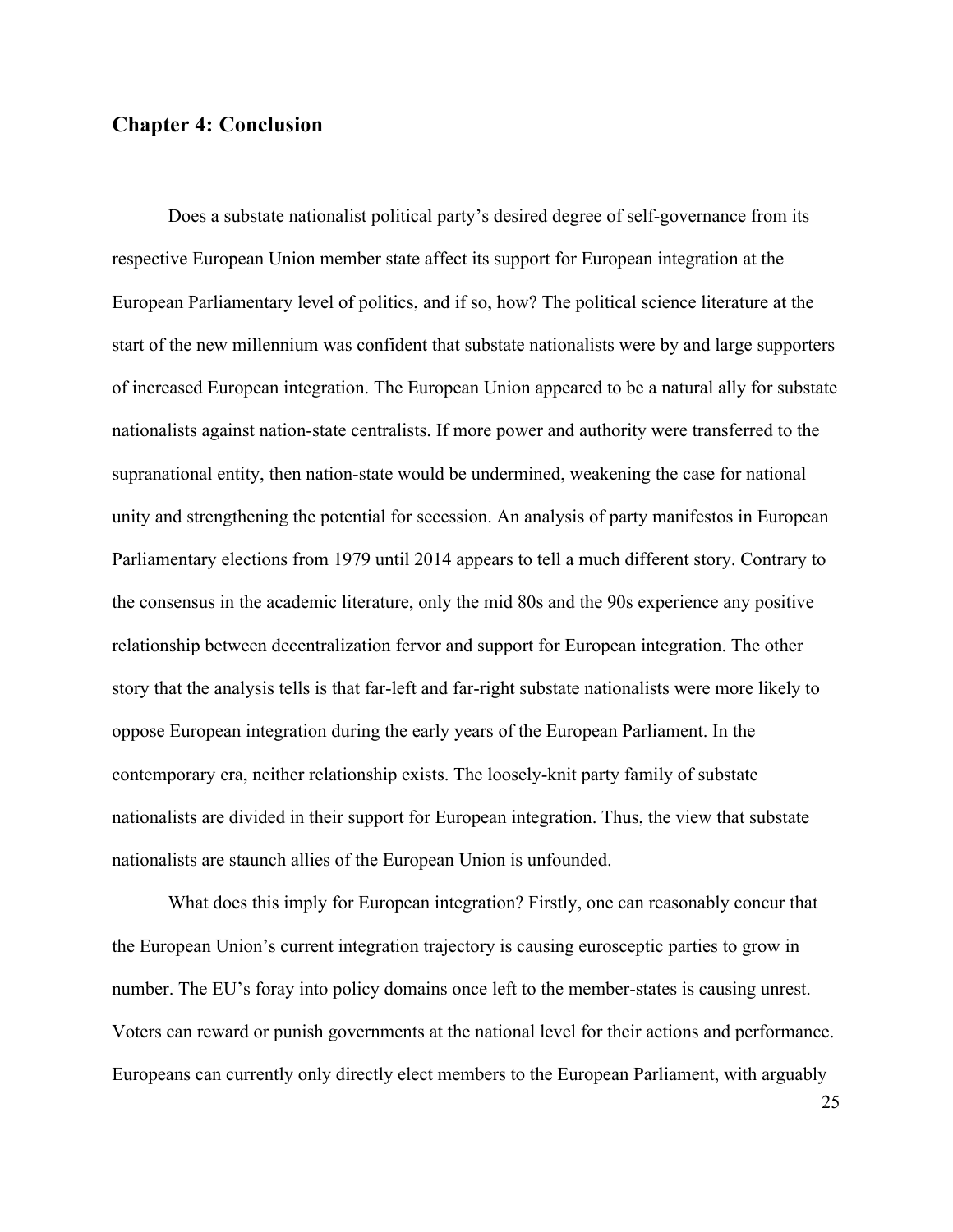most of the power still held by the European Commission and the Council of the European Union. Secondly, the European Union is integrating in a way that pulls authority from the national to the supranational level. "Europe of the Regions" not only is unlikely under this integration scheme, but it also could be a destabilizing force. Decision making with 28 member states is already a cumbersome political exercise; a body composed of 98 represented members could be catastrophic for decisive political leadership. Third, the substate nationalist party family is not a dependable bloc of votes for European integration. With increased regional funding for regions that these specific parties represent could change this dynamic, as it did during the 1980s and 90s. However, the prioritization of supranational authority over regional concerns could have long-term effects for this relationship.

Could a greater understanding of the relationship between substate nationalist parties and the European Union be gained through different methodological means? This thesis established that there is no general relationship between substate nationalist parties and the European Union beginning with the 2004 European Parliament election. Quantitative methods of analysis like the ones used here are useful in illuminating relationships, especially if researchers and policymakers are intent on understanding large groups of similar parties. Causal factor and claims for individual parties may be better elucidated through qualitative studies. The context to which one substate nationalist party is responding could be radically different from the contexts in which other parties are situated with the European Union may be seen as an ally in one and a foe the other. Future research should approach individual parties through a comparative lens in order to determine which particular factors are causing each party to either support or oppose further European integration. Massetti (2009) does demonstrate by way of qualitative analysis that secessionist parties are oftentimes more extreme on the left-right political spectrum. While

26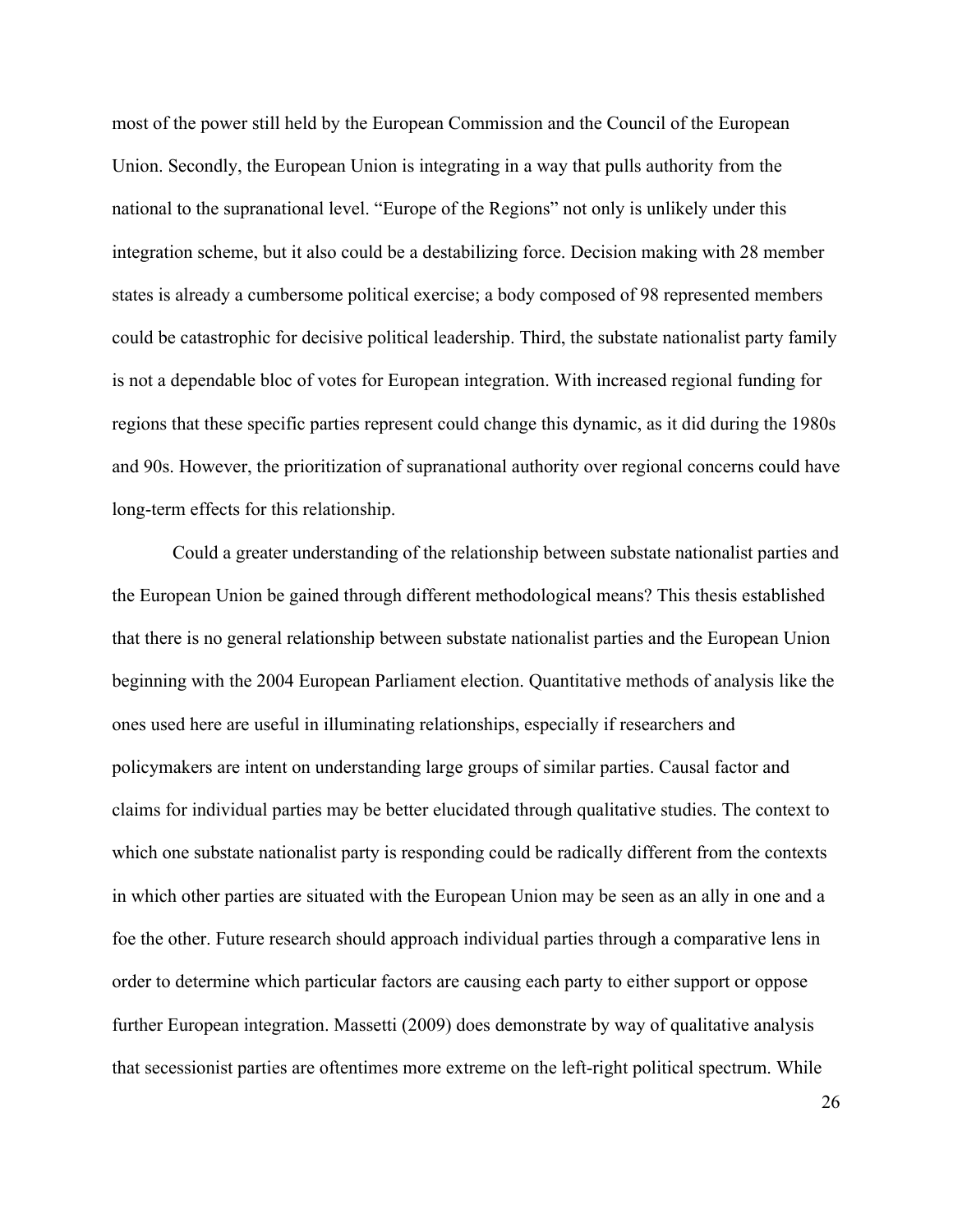this thesis does demonstrate that extremity on the left-right political spectrum does increase a party's likelihood to be eurosceptic, the relationship between secession and support for European integration could not be definitively established. It seems reasonable that a manifesto containing more positive mentions of increased self-government would receive a higher measurement for decentralization. However, there is no distinction between a mention of secession and a mention of increased autonomy short of secession in the Euromanifesto Studies coding. Going forward the scholarship should incorporate both methodologies to uncover not only this potential relationship, but others as well.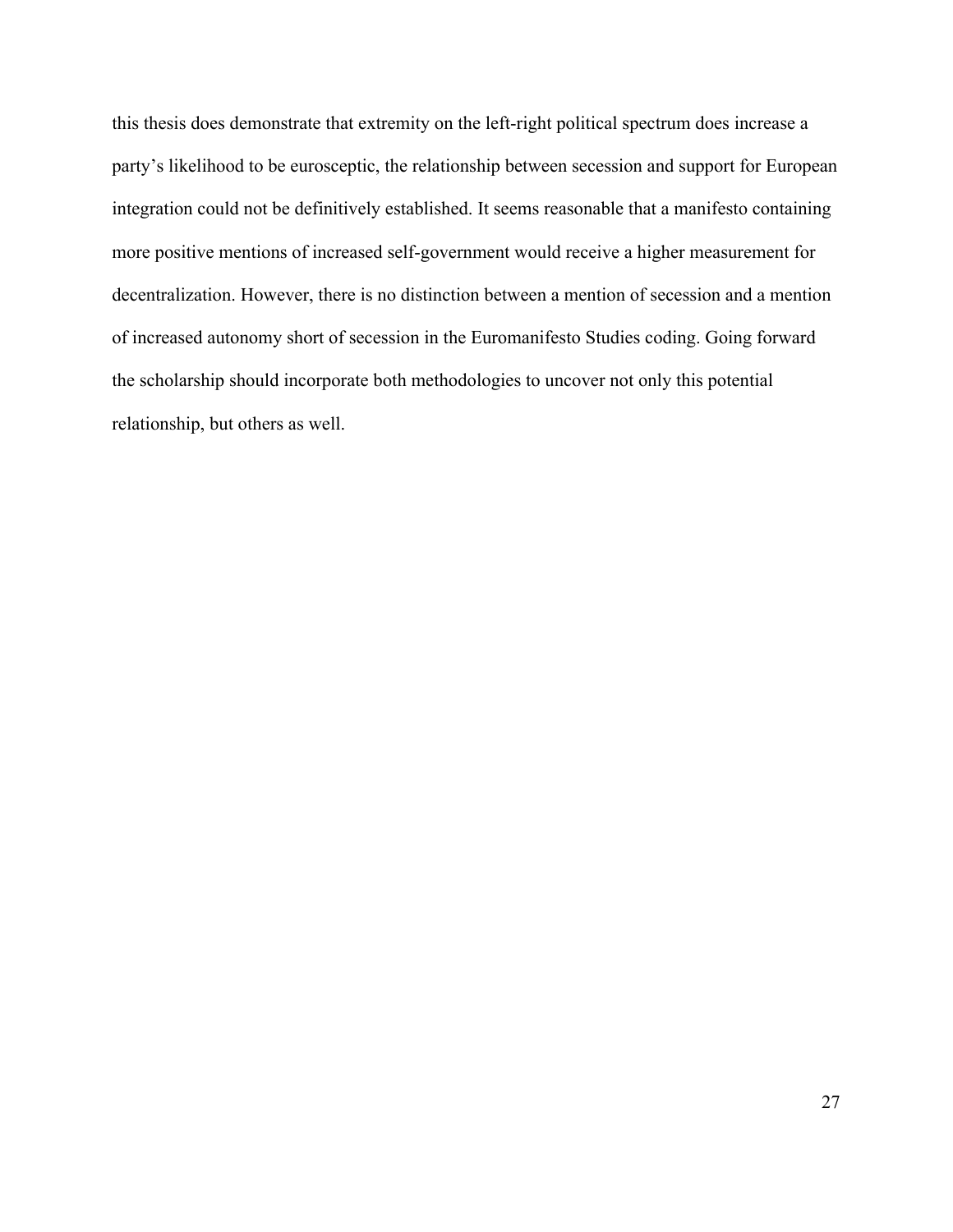## **Bibliography**

- Béland, Daniel and André Lecours. 2010. "Does nationalism trigger welfare-state disintegration? Social Policy and territorial mobilization in Belgium and Canada." *Government and Policy, 28. 420-434.*
- Converse, Philip E. 2006. "The Nature of Belief Systems in Mass Publics (1964)". *Critical Review*, 18:1-3, 66.
- De Vries, Catherine and Erica E. Edwards. 2009. "Taking Europe to its Extremes: Extreme Parties and Public Euroscepticism". *Party Politics*, 15:1, 22.
- De Winter, Lieven and Margarita Gomez-Reino Cachafeiro. 2002. "European Integration and Ethnoregionalist Parties". *Party Politics*, 8:4, 483-503.
- Gemenis, Kostas. 2013. "What to Do (and Not to Do) with the Comparative Manifestos Project Data". *Political Studies*, 61:1, 9.
- Gómez-Reino, M. 2014 in *Europe's contending identities: supranationalism, ethnoregionalism, religion, and new nationalism.* Cambridge: Cambridge University Press.
- Hix, Simon and Christopher Lord. 1997. *Political Parties in the European Union.* London: Macmillan.
- Hooghe, Liesbet and Gary Marks. 2005. "Calculation, Community, and Cues". *European Union Politics*, 6:4, 437.
- Howe, Paul. 2005. "Nationalist Idealisation and the State". *National Identities,* 7(1), 79- 102.
- Jolly, Seth. 2014 in *Europe's contending identities: supranationalism, ethnoregionalism, religion, and new nationalism.* Cmsbridge: Cambridge University Press.
- Lipset, Seymour and Stein Rokkan. 1967. "Cleavage Structures, Party Systems, and Voter Alignments: An Introduction", in Lipset and Rokkan, eds., *Party Systems and Voter Alignments: Cross-National Perspectives*, 1-64.
- Lluch, J. 2014. *Constitutionalism and the politics of accommodation in multinational democracies.* Hampshire: Palgrave Macmillan.

Lynch, Peter. 1996. *Minority Nationalism and European Integration.* Cardiff: University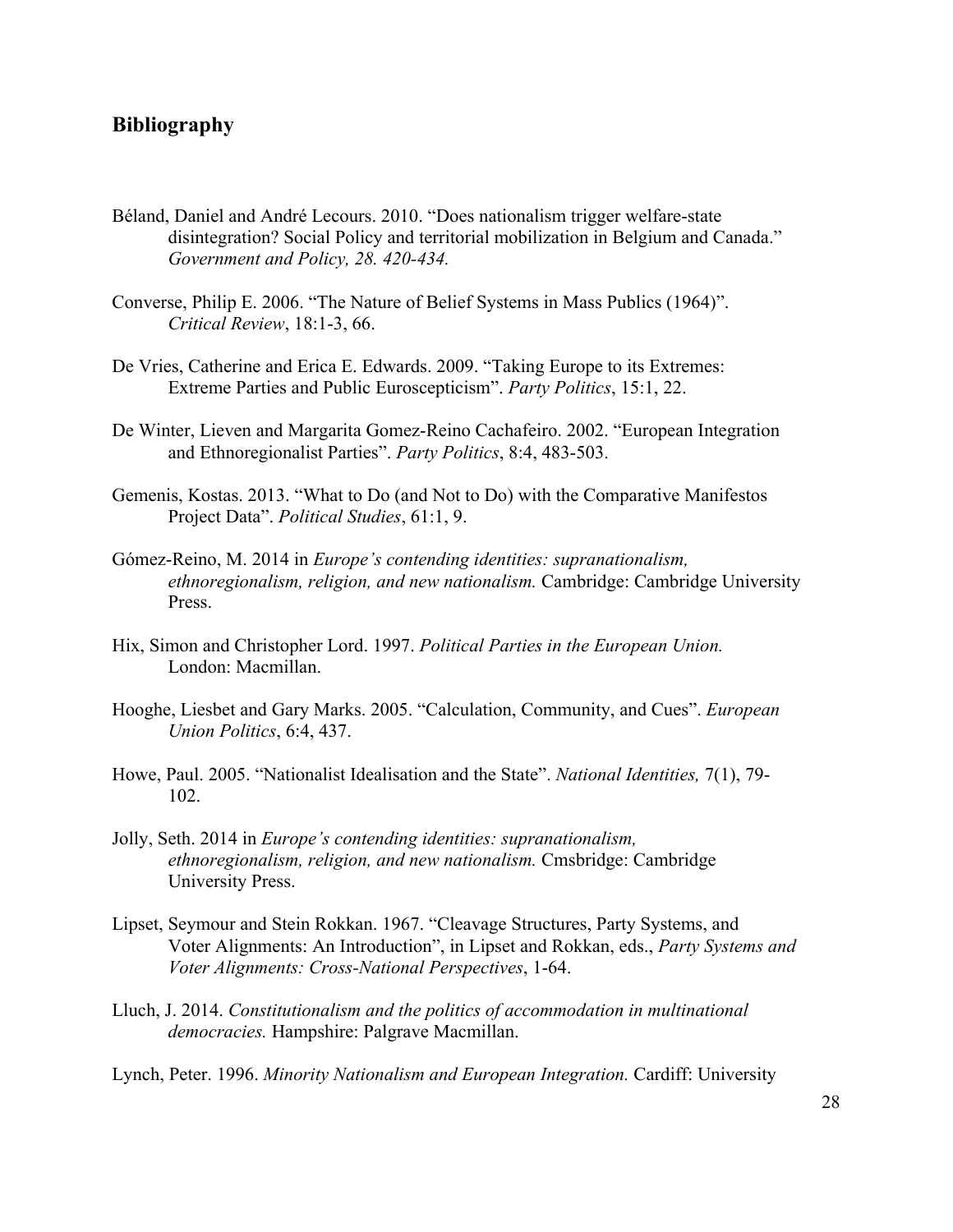of Wales Press.

- Messina, A. and Gould, A. 2014. *Europe's contending identities: supranationalism, ethnoregionalism, religion, and new nationalism.* Cambridge: Cambridge University Press.
- Massetti, Emanuele. 2009. "Explaining Regionalist Party Positioning in a Multidimensional Ideological Space: A Framework for Analysis." *Regional and Federal Studies*, 19:4-5, 501-531.
- Massetti, Emanuele and Arjan H. Schakel 2016, in *Handbook on Cohesion Policy in the EU.* "Buying Support for Europe: The Impact of Cohesion Funds on Regionalist Parties' Positions on European Integration". Northampton: Edward Edgar Publishing 9.
- Meguid, Bonnie M. 2005. "Competition between Unequals: The Role of Mainstream Party Strategy in Niche Party Success". *American Political Science Review* (99): 347- 359.
- Mikhaylov, Slava, Michael Laver, and Kennet R. Benoit. 2012. "Coder Reliability and Misclassification in the Human Coding of Party Manifestos". *Society for Political Methodology*, 20:1, 90.
- Pérez, C. 2017, October 13. Catalan Crisis: Juncker. *El País*. December 9, 2018 from https://elpais.com/elpais/2017/10/13/inenglish/1507907261\_402876.html.
- Peterson, Michael Bang, Rune Slothuus, and Lise Togeby. 2010. "Political Parties and Value Consistency in Public Opinion Formation". *The Public Opinion Quarterly*, 74:3, 546.
- Sanders, David and Gabor Toka. 2013. "Is anyone listening? Mass and elite opinion cueing in the EU". *Electoral Studies*, 32:1, 23.
- Sorens, J. 2005. "The Cross-Sectional Determinants of Secessionism in Advanced Democracies". *Comparative Political Studies, 38*(3), 304-326.
- Schmitt, Hermann, Daniela Braun, Sebastian A. Popa, Slava Mikhaylov, and Felix Dwinger. 2016. *European Parliament Election Study 1979-2014, Euromanifesto Study. GESIS Data Archive, Cologne. ZA5102, Data file Version 2.0.0, doi: http://dx.doi.org/10.4232/1.12830*.
- Tossutti, L.S. 2002. Between Globalism and Localism, Italian Style. *West European Politics, 25(3)*, 51-76.
- Volkens, Andrea. 2007. "Strengths and Weaknesses of approaches to measuring policy positions of parties." *Electoral Studies*, 26:1, 109.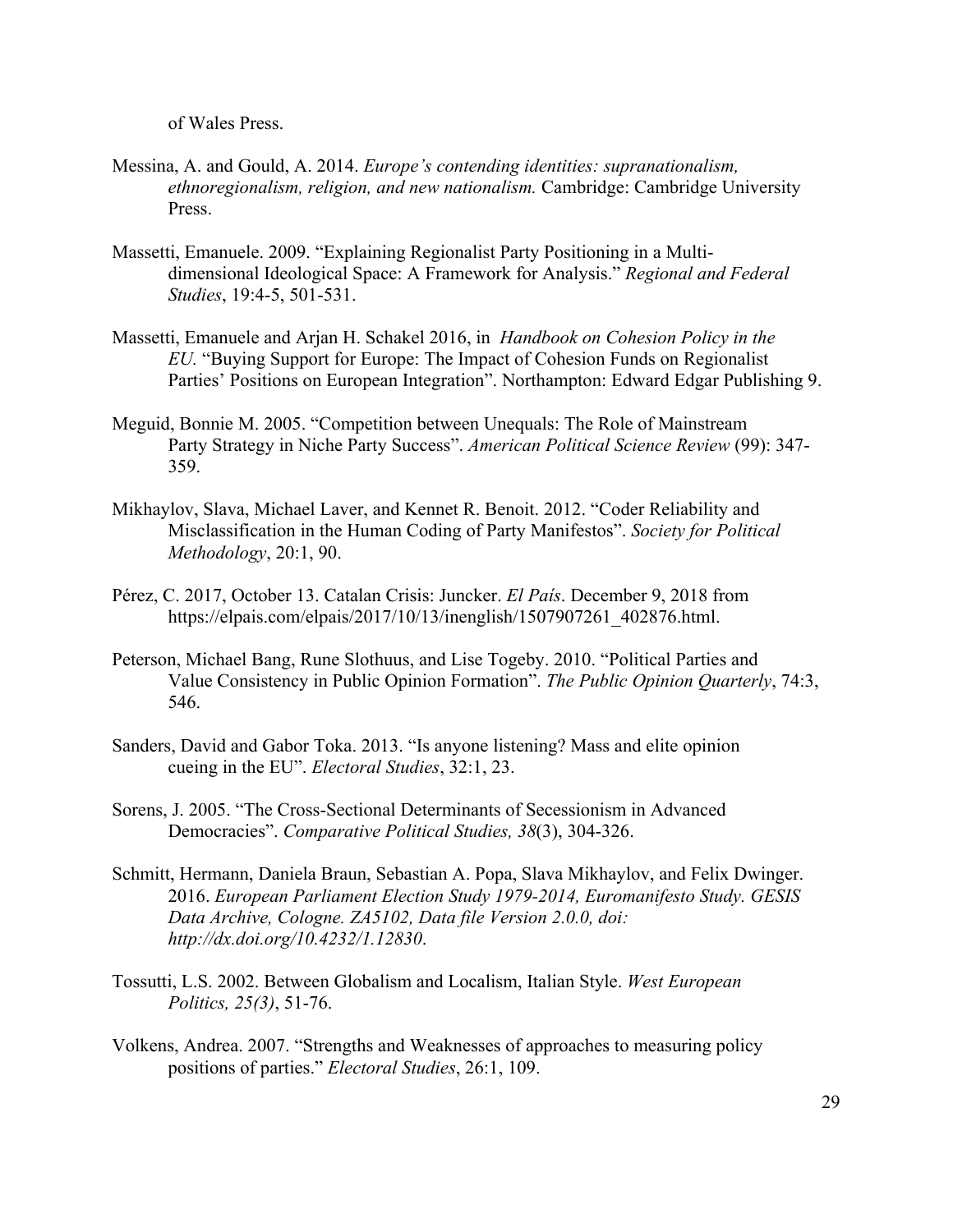- Weber, Max. ed. by Kalberg, S. 2008. *Max Weber: Readings and commentary on modernity.* Malden, MA: Blackwell.
- Zaller, John R. 1992. *The Nature and Origins of Mass Opinion*. Cambridge: Cambridge University Press. 112-113.